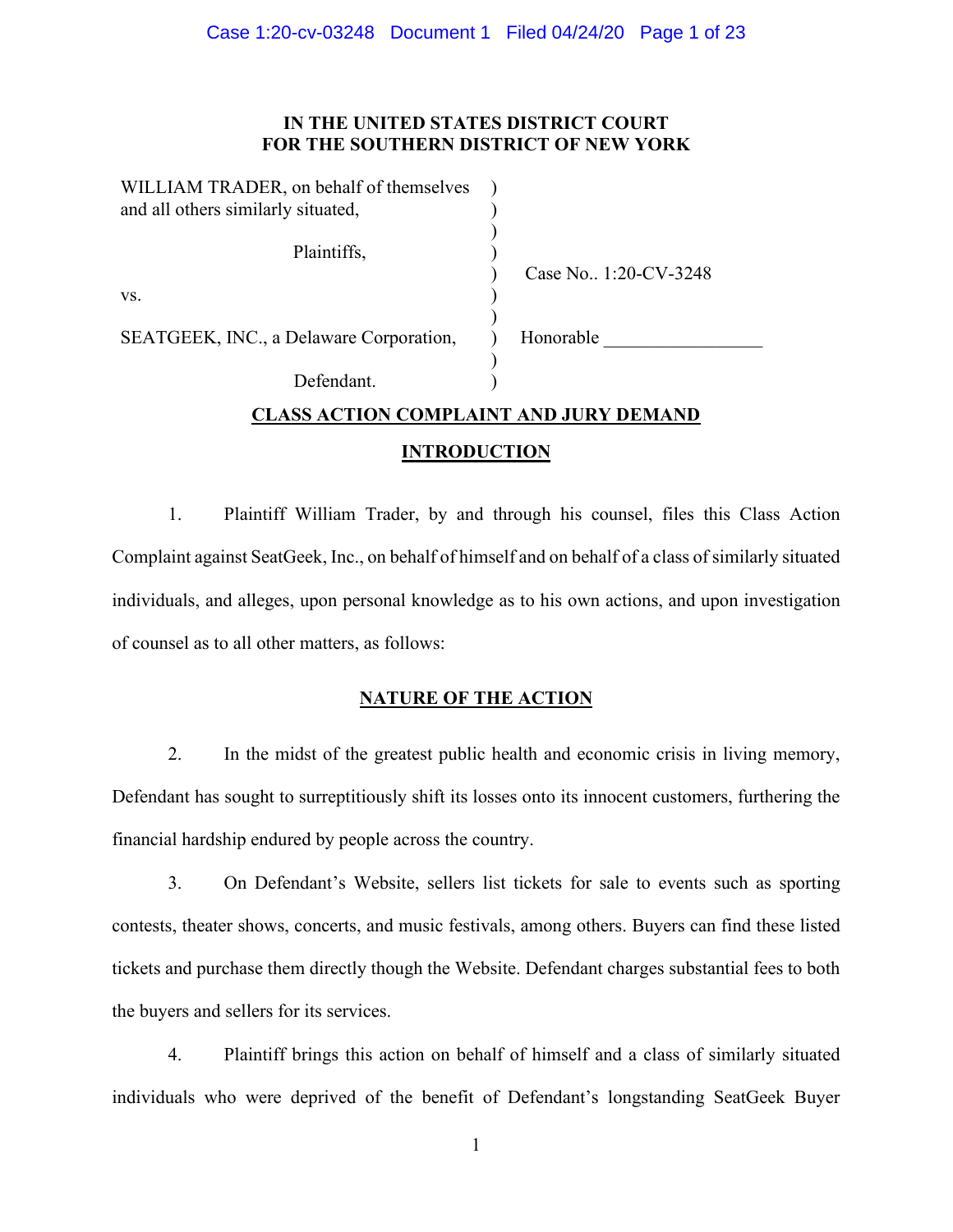#### Case 1:20-cv-03248 Document 1 Filed 04/24/20 Page 2 of 23

Guarantee when, in response to apparent liabilities it would incur stemming from the COVID-19 pandemic, Defendant sought to retroactively discontinue the essential function of the SeatGeek Buyer Guarantee a full cash refund.

5. Defendant has quietly sought to force its buyers to endure the financial losses that its own guarantee created for it in the entirely foreseeable scenario that world occurrences would cause the simultaneous cancellation of numerous public events.

6. Defendant's uniform conduct is equally applicable to Plaintiff and the Class. Plaintiff brings this class action against Defendant for: (1) breach of contract; (2) breach of implied contract; (3) violation of statutory consumer protection law; (4) conversion; (5) unjust enrichment; (6) negligent misrepresentation; and (7) breach of express warranty. Plaintiff seeks an order requiring Defendant to, among other things: (1) reverse the unlawful retroactive changes it has sought to make to its refund policy as it relates to tickets purchased prior to the date when Defendant unilaterally discontinued its SeatGeek Buyer Guarantee; (2) prohibit Defendant from issuing credits in lieu of refunds to any Class member who has not requested such credits; and (3) pay damages and restitution to Plaintiff and Class members.

#### **JURISDICTION AND VENUE**

7. This Court has subject matter jurisdiction pursuant to 28 U.S.C. § 1332(d)(2). The amount in controversy, exclusive of interest and costs, exceeds the sum or value of \$5,000,000 and is a class action in which there are numerous class members who are citizens of states different from Defendant. The number of members of the proposed class is in the aggregate greater than 100 and more than two-thirds of the class members reside in states other than the states in which Defendant is a citizen.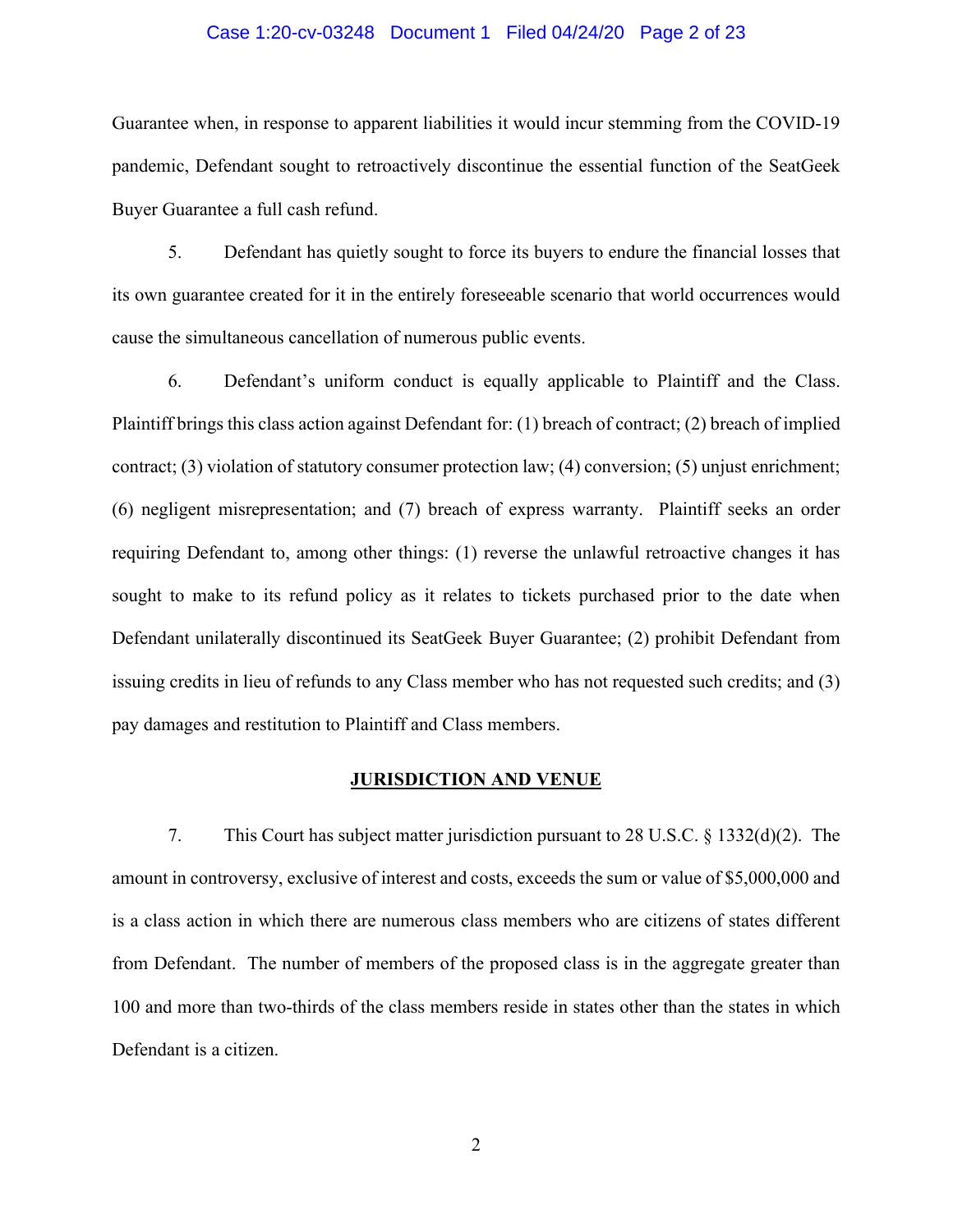#### Case 1:20-cv-03248 Document 1 Filed 04/24/20 Page 3 of 23

8. This Court has personal jurisdiction over Defendant because Defendants is a citizen of New York, conducts substantial business in New York, and a substantial portion of the acts complained of took place in New York.

9. Venue is proper in the Southern District of New York because Defendant's headquarters are located in this District, Defendant conducts business in this District and many of the events that gave rise to Plaintiff's claims occurred in this District.

## **PARTIES**

10. Plaintiff William Trader is an individual and a citizen of Illinois.

11. Defendant SeatGeek, Inc. is a Delaware Corporation with its principal place of business in New York, at 400 Lafayette St., Floor 4, New York, NY 10003.

## **FACTUAL ALLEGATIONS**

12. For years, in the process of building a marketplace in which consumers would be comfortable paying substantial prices, often beyond face-value, for event tickets from strangers on the internet, SeatGeek relied on the "SeatGeek Buyer Guarantee" to induce customers to make purchases, which was incorporated into various communications to consumers and heavily marketed to prospective customers.

13. The longstanding SeatGeek Buyer Guarantee promised that if a SeatGeek buyer purchased tickets to any event through SeatGeek, and the event was cancelled and not rescheduled, the user would receive a full, money-back refund for their purchase.<sup>[1](#page-2-0)</sup>

<span id="page-2-0"></span><sup>&</sup>lt;sup>1</sup> [https://web.archive.org/web/20190904084336/https://seatgeek.com/buyer-guarantee](https://web.archive.org/web/20190904084336/https:/seatgeek.com/buyer-guarantee) (last visited April 23, 2020).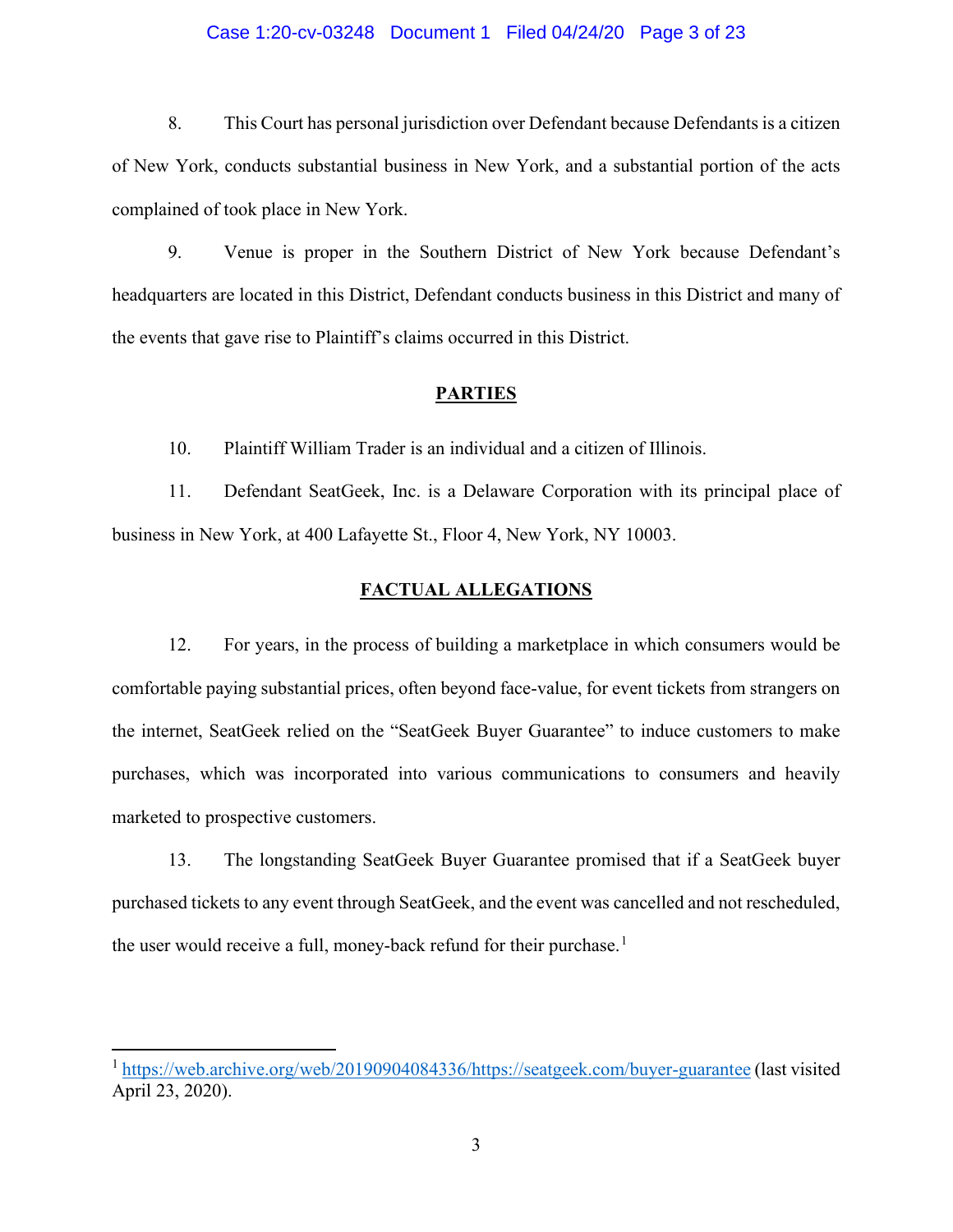#### Case 1:20-cv-03248 Document 1 Filed 04/24/20 Page 4 of 23

14. To avoid financial losses, and potential future losses, due to the Covid-19 crisis, Defendant has unilaterally and unconscionably changed their longstanding policy to instead leave their customers holding the bag.

#### *SeatGeek Online Ticket Marketplace*

15. SeatGeek is a secondary ticket marketplace that connects ticket sellers with buyers.

16. SeatGeek requires all prospective sellers to create an account through its website and provide a valid credit card. Sellers are paid directly into their bank account.

17. Sellers provide certain ticket information, including list price, and can post the tickets for sale to the SeatGeek online marketplace, where buyers can view and purchase the tickets.

18. SeatGeek charges both buyers and sellers a fee for all ticket transactions. The seller fee is 10% of the listed sale price.

19. Buyers are charged substantial fees typically in excess of 25% of the total ticket price.

20. When buyers click "Place Order" to complete a transaction the SeatGeek Buyer's Guarantee is advertised prominently.

21. Sellers are not required to create an account to make purchases, as they are invited to log in using Facebook or their email account.

22. The vast majority of tickets are available to buyers through instant download and require no physical delivery.

23. Many of SeatGeek's ticket sales use one or more intermediary ticket listing websites which the buyer never sees, but the essential transaction remains the same.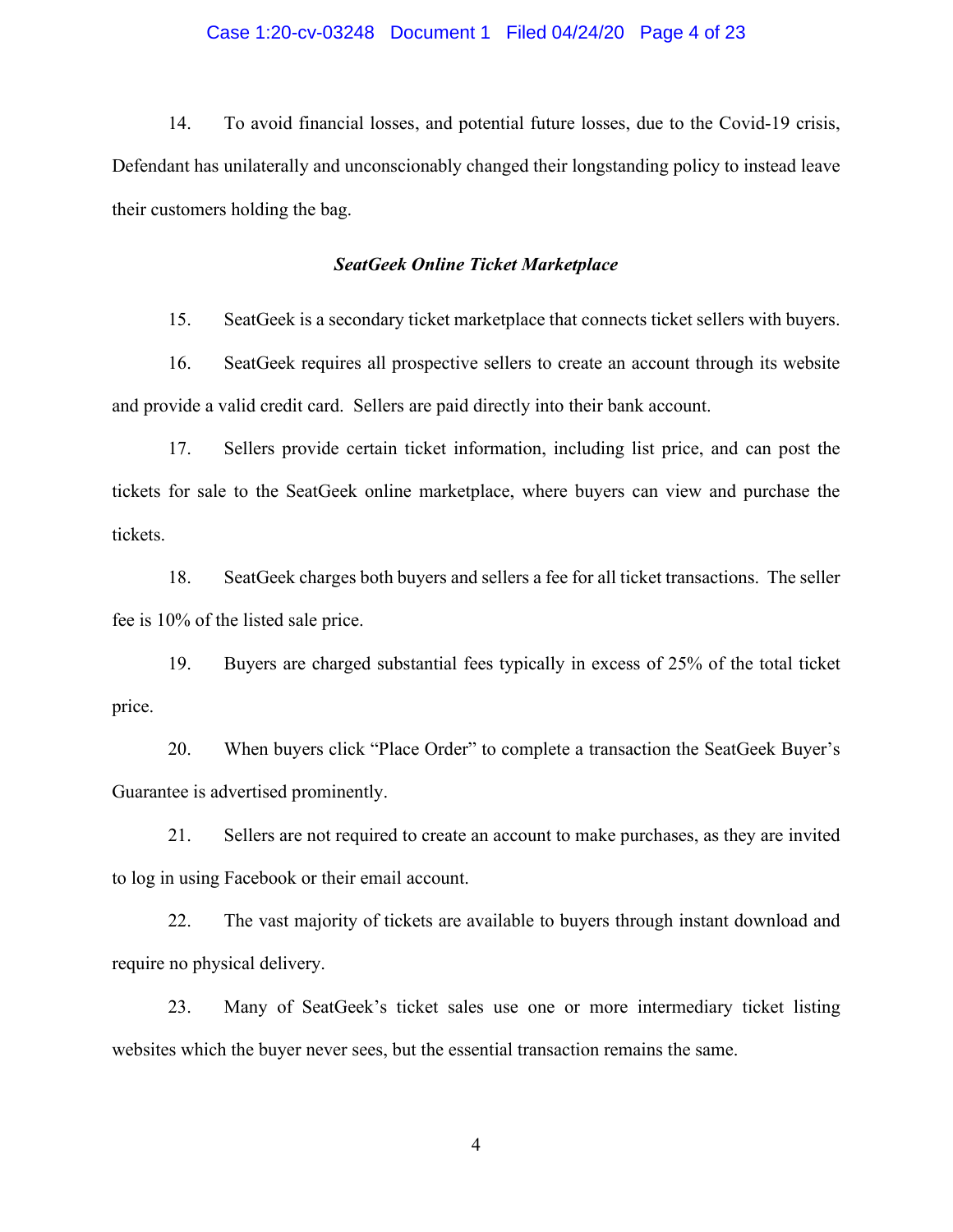#### Case 1:20-cv-03248 Document 1 Filed 04/24/20 Page 5 of 23

24. A longstanding, obvious problem with SeatGeek's business model is the fact that it is enormously dependent on "ticket brokers," or professional scalpers who amass as many tickets as possible to popular events and then sell them on secondary markets like Defendants'.

25. SeatGeek's model made numerous concessions in order to encourage ticket brokers to use its marketplace.

26. Accordingly, it has engaged in the practice of paying ticket brokers upon sale, prior to the event for which the tickets are sold has occurred.

27. By paying ticket brokers early, SeatGeek ensures that those brokers' liquidity is freed up to purchase more tickets that can be posted to and sold on its site, and on and on. It is not unlikely that the same broker could be paid out numerous times for numerous tickets to events that had not yet occurred using the same funds.

28. Under this business model, the brokers and SeatGeek both make more money than if SeatGeek were responsible and held onto the proceeds of the sale until the event occurred.

29. The problem here is apparent. If SeatGeek has already paid the seller for the tickets, but the event has not occurred, it must keep a reserve of funds, or come up with the money on its own in the event that it needs to honor the SeatGeek Buyer Guarantee in the event of a cancellation. The more cancellations, the more SeatGeek needs to reserve or acquire.

30. Astonishingly, SeatGeek either did not see the problem with this business model or—more likely—it was too busy making money to care.

31. Defendant's website contains Terms of Use that purport to require users to arbitrate certain claims against Defendants.

32. Plaintiffs never viewed or assented to Defendants' Terms of Use.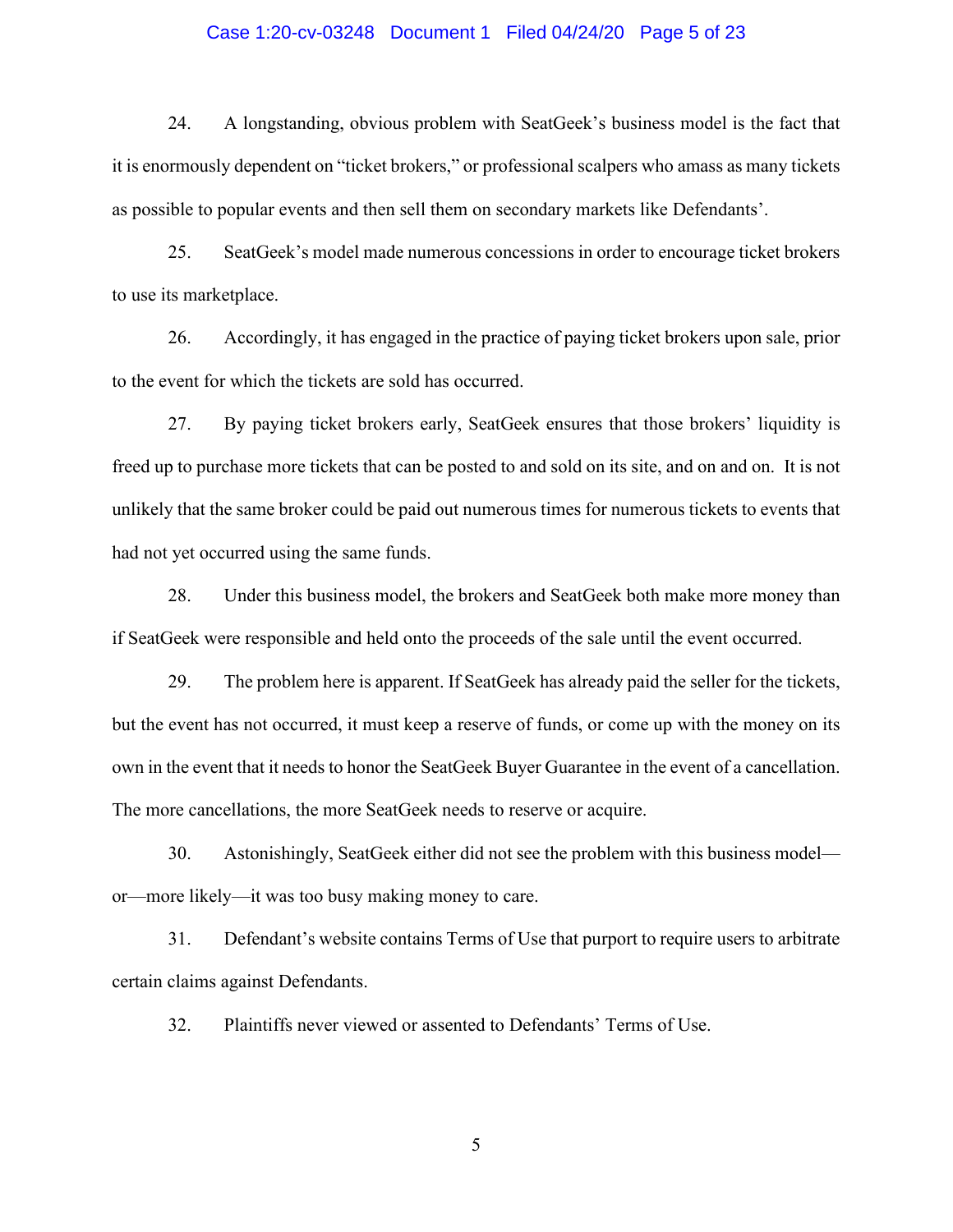#### Case 1:20-cv-03248 Document 1 Filed 04/24/20 Page 6 of 23

33. No person could reasonably be expected to view Defendant's Terms of Use based on the way Defendants' site is organized and displayed to buyers.

## *The SeatGeek Buyer Guarantee*

34. SeatGeek's online ticket marketplace is made possible by the promise, or perception, that it is a viable, protected medium through which buyers can obtain event tickets in a protected, low-risk environment.

35. A key pillar of the Seat Geek marketplace's success is its Buyer Guarantee, which provides buyers with an assurance that they will not be left in the lurch in the case of an event cancellation.

36. Until a very recent change, which quietly gutted the SeatGeek Buyer Guarantee, SeatGeek clearly promised that, "If the event is cancelled and not rescheduled, you will be refunded the full purchase price[.]"[2](#page-5-0)

37. This full refund promise for cancelled events has been SeatGeek's longstanding promise, and it intended its customers to rely on the promise when making purchases.

<span id="page-5-0"></span><sup>2</sup> [https://web.archive.org/web/20190904084336/https://seatgeek.com/buyer-guarantee](https://web.archive.org/web/20190904084336/https:/seatgeek.com/buyer-guarantee) (last visited April 23, 2020).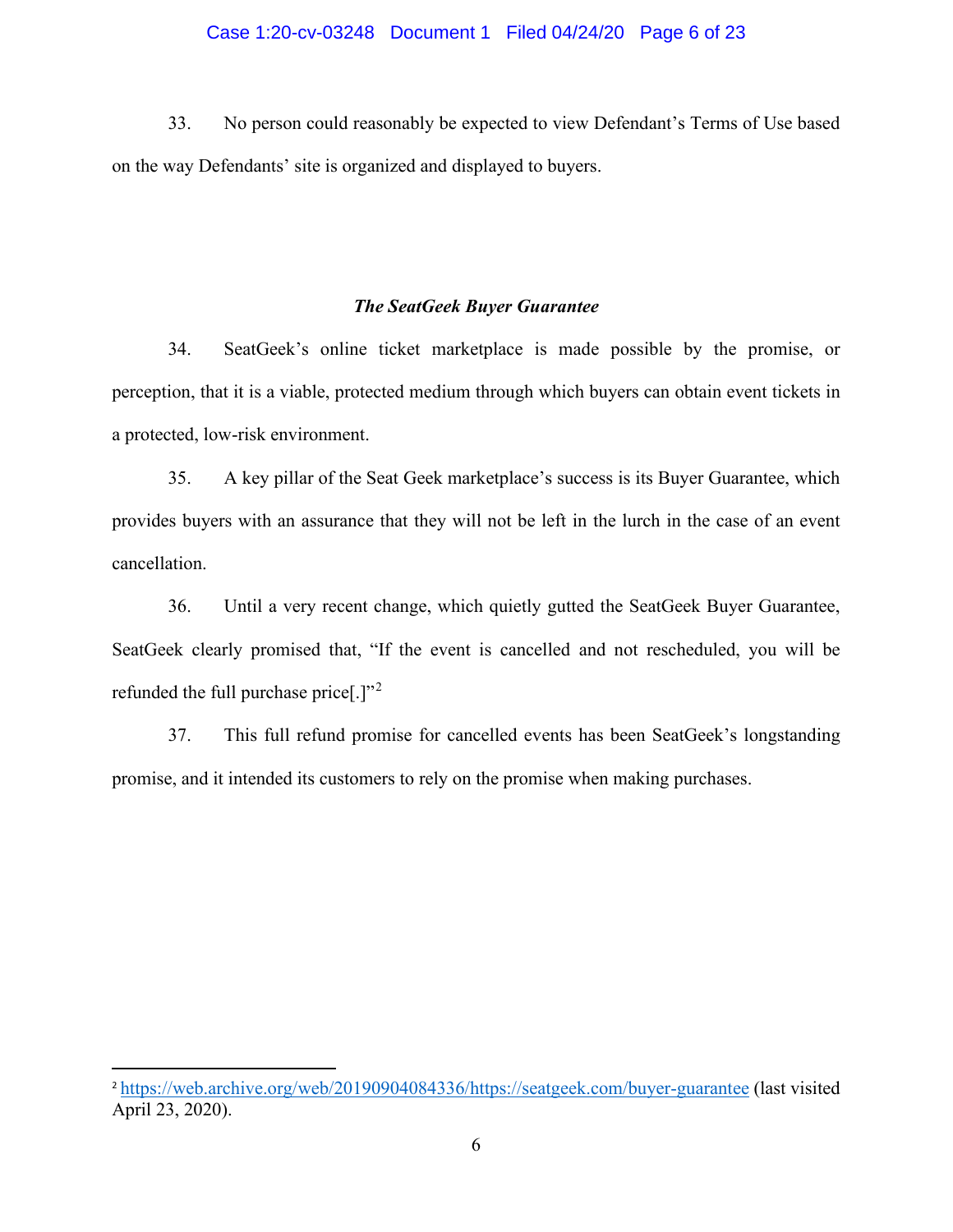# Case 1:20-cv-03248 Document 1 Filed 04/24/20 Page 7 of 23

38. The SeatGeek Buyer Guarantee was heavily advertised, and features prominently on the Website. Once a prospective buyer clicks on a ticket option, the SeatGeek Buyer Guarantee remains fixed and visible during the entirety of the SeatGeek shopping and purchasing process.[3](#page-6-0)

| <b>Pr</b> SeatGeek                                                           | $\circ$<br>Delivery                                                   | Billing                                                                                                               | Place Order  |  |
|------------------------------------------------------------------------------|-----------------------------------------------------------------------|-----------------------------------------------------------------------------------------------------------------------|--------------|--|
|                                                                              |                                                                       |                                                                                                                       |              |  |
| <b>Delivery Information</b>                                                  |                                                                       | Oakland Athletics at Detroit Tigers                                                                                   |              |  |
|                                                                              |                                                                       | Tue, June 9 at 7:10pm<br>Comerica Park - Detroit, MI                                                                  |              |  |
| <b>Email Address</b>                                                         | Phone Number                                                          |                                                                                                                       |              |  |
|                                                                              | $\overline{?}$                                                        | Section 134<br>Row 16                                                                                                 |              |  |
| Required                                                                     |                                                                       |                                                                                                                       |              |  |
| These are Mobile Transfer tickets                                            |                                                                       | Quantity                                                                                                              | $2 - 4$      |  |
| ×                                                                            | Tickets will be transferred outside of SeatGeek to your contact email | Price per ticket                                                                                                      | \$39.00      |  |
| <b>Continue to Billing</b>                                                   |                                                                       | SeatGeek                                                                                                              |              |  |
|                                                                              |                                                                       | <b>Buyer's Guarantee</b>                                                                                              |              |  |
|                                                                              |                                                                       | You're 100% covered by the SeatGeek<br>Buyer's Guarantee. We guarantee you'll get                                     |              |  |
|                                                                              |                                                                       | the tickets you ordered on time.                                                                                      |              |  |
|                                                                              |                                                                       | Learn more                                                                                                            |              |  |
|                                                                              |                                                                       | Questions?                                                                                                            |              |  |
|                                                                              |                                                                       | When will I receive my tickets?                                                                                       |              |  |
|                                                                              |                                                                       | Are my seats together?                                                                                                |              |  |
|                                                                              |                                                                       | How safe is my private data?<br>What is SeatGeek?                                                                     | $\ddot{}$    |  |
|                                                                              |                                                                       |                                                                                                                       |              |  |
|                                                                              |                                                                       |                                                                                                                       |              |  |
|                                                                              |                                                                       |                                                                                                                       |              |  |
|                                                                              | Delivery                                                              | ō<br>Billing                                                                                                          | Place Order  |  |
| Add a new credit card                                                        |                                                                       | <b>Oakland Athletics at Detroit Tigers</b><br>Tue, June 9 at 7:10pm<br>Comerica Park - Detroit, MI<br>Section 134     |              |  |
|                                                                              |                                                                       | Row 16                                                                                                                |              |  |
| <b>合</b> This payment is secured with SSL encryption.                        |                                                                       | Quantity                                                                                                              | $2 \times$   |  |
| Credit Card Number                                                           |                                                                       | Price per ticket                                                                                                      | \$39.00      |  |
| <b>P</b> r SeatGeek<br><b>Billing Information</b><br>Use a saved credit card | WA . GO                                                               |                                                                                                                       |              |  |
| Exp. Month<br>Exp. Year                                                      | CVV                                                                   | SeatGeek<br><b>Buyer's Guarantee</b>                                                                                  |              |  |
| MM<br>YY                                                                     | $(\cdots)$                                                            | You're 100% covered by the SeatGeek<br>Buyer's Guarantee. We guarantee you'll get<br>the tickets you ordered on time. |              |  |
|                                                                              | Last Name                                                             | Learn more                                                                                                            |              |  |
|                                                                              |                                                                       |                                                                                                                       |              |  |
|                                                                              |                                                                       | Questions?                                                                                                            |              |  |
| United States of America                                                     |                                                                       | When will I receive my tickets?                                                                                       |              |  |
|                                                                              |                                                                       | Are my seats together?                                                                                                | $\checkmark$ |  |
| First Name<br>Country<br><b>Billing Address</b><br><b>Street Address</b>     |                                                                       | How safe is my private data?<br>What is SeatGeek?                                                                     |              |  |

<span id="page-6-0"></span> $3$  The three sample screenshots were taken sequentially from the SeatGeek website on April 23, 2020.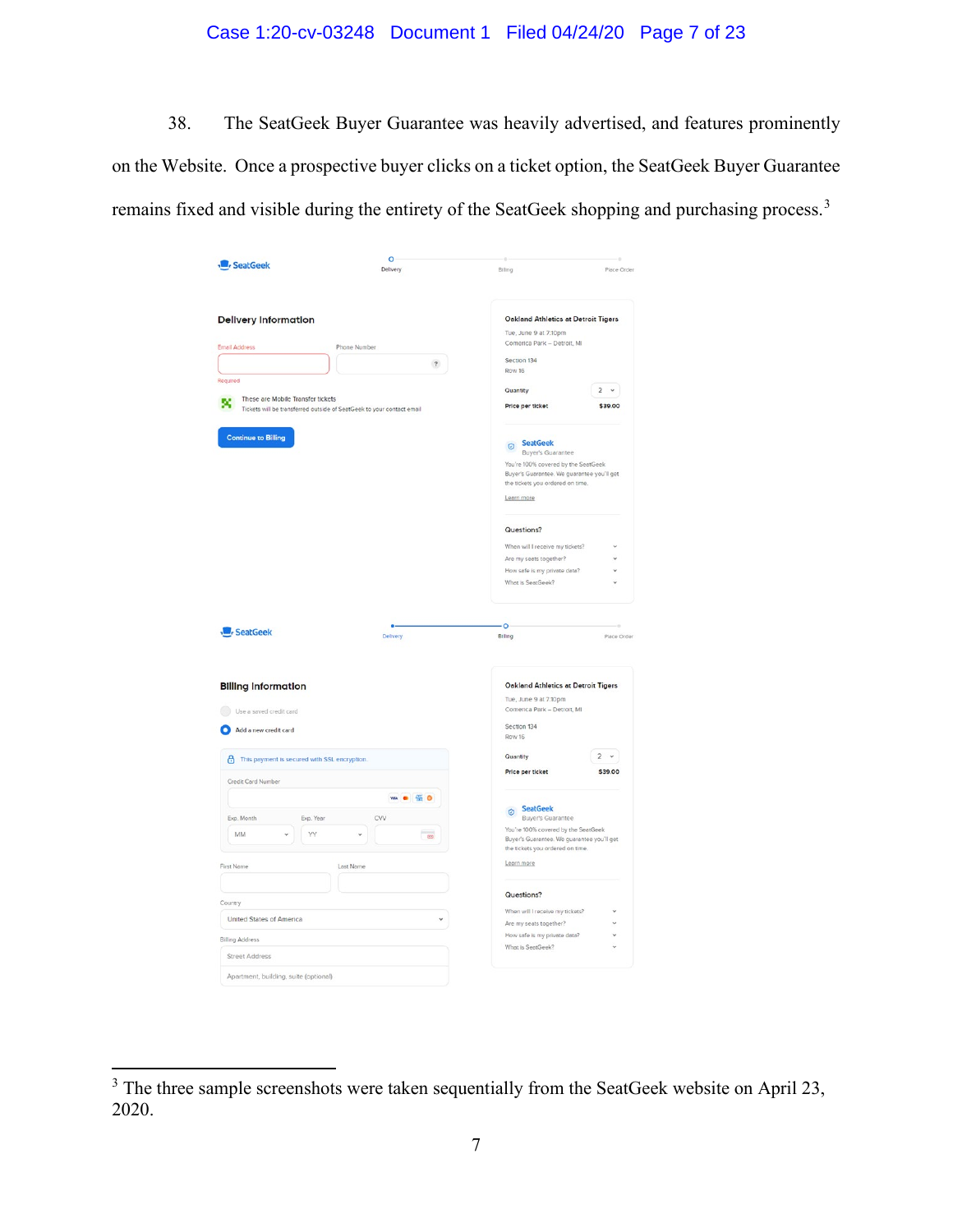## Case 1:20-cv-03248 Document 1 Filed 04/24/20 Page 8 of 23

| <b>F</b> SeatGeek                                                                                                                                                         | Delivery                  | Billing                                                                                                                                     | ٥<br>Place Order      |
|---------------------------------------------------------------------------------------------------------------------------------------------------------------------------|---------------------------|---------------------------------------------------------------------------------------------------------------------------------------------|-----------------------|
| <b>Place Order</b><br>These are Mobile Transfer tickets<br>×<br>Tickets will be transferred outside of SeatGeek to your contact email<br><b>Notes</b><br>Е<br><b>XFER</b> |                           | Oakland Athletics at Detroit Tigers<br>Tue, June 9 at 7:10pm<br>Comerica Park - Detroit, MI                                                 |                       |
|                                                                                                                                                                           |                           | Section 134<br>Row 16                                                                                                                       |                       |
| <b>⊘</b> Place Order                                                                                                                                                      | Quantity<br>Price<br>Fees | $2 - 4$<br>$$39.00 \times 2$$<br>$$19.26 \times 2$                                                                                          |                       |
|                                                                                                                                                                           |                           | Total<br>Have a code?                                                                                                                       | \$116.52<br>$\ddot{}$ |
|                                                                                                                                                                           |                           | <b>SeatGeek</b><br>$\circ$<br><b>Buyer's Guarantee</b><br>You're 100% covered by the SeatGeek<br>Buyer's Guarantee. We guarantee you'll get |                       |
|                                                                                                                                                                           |                           | the tickets you ordered on time.<br>Learn more                                                                                              |                       |
|                                                                                                                                                                           |                           | Questions?<br>When will I receive my tickets?                                                                                               | $\checkmark$          |

39. SeatGeek intends for its customers to rely on the SeatGeek Buyer Guarantee when making purchases, as it knows that much cheaper tickets are available directly to its customers through other mediums, including cash sales outside of venues and direct buyer to seller marketplaces.

40. Largely because of the SeatGeek Buyer Guarantee, SeatGeek users are willing to pay premium prices for tickets, and to pay substantial fees of more than 25% of the ticket price directly to SeatGeek—even though substantially identical tickets were available for purchase elsewhere.

41. A major component of SeatGeek's value, and viability as a company, is that purchases are secure and refunds are available for cancelled events. Such a benefit is not available to buyers who make purchases directly from other available resellers, through other indirect online market sites such as craigslist.com or Facebook Marketplace, where there is no intermediary exercising authority and control over the exchange—and where tickets can be purchased without substantial fees and markups.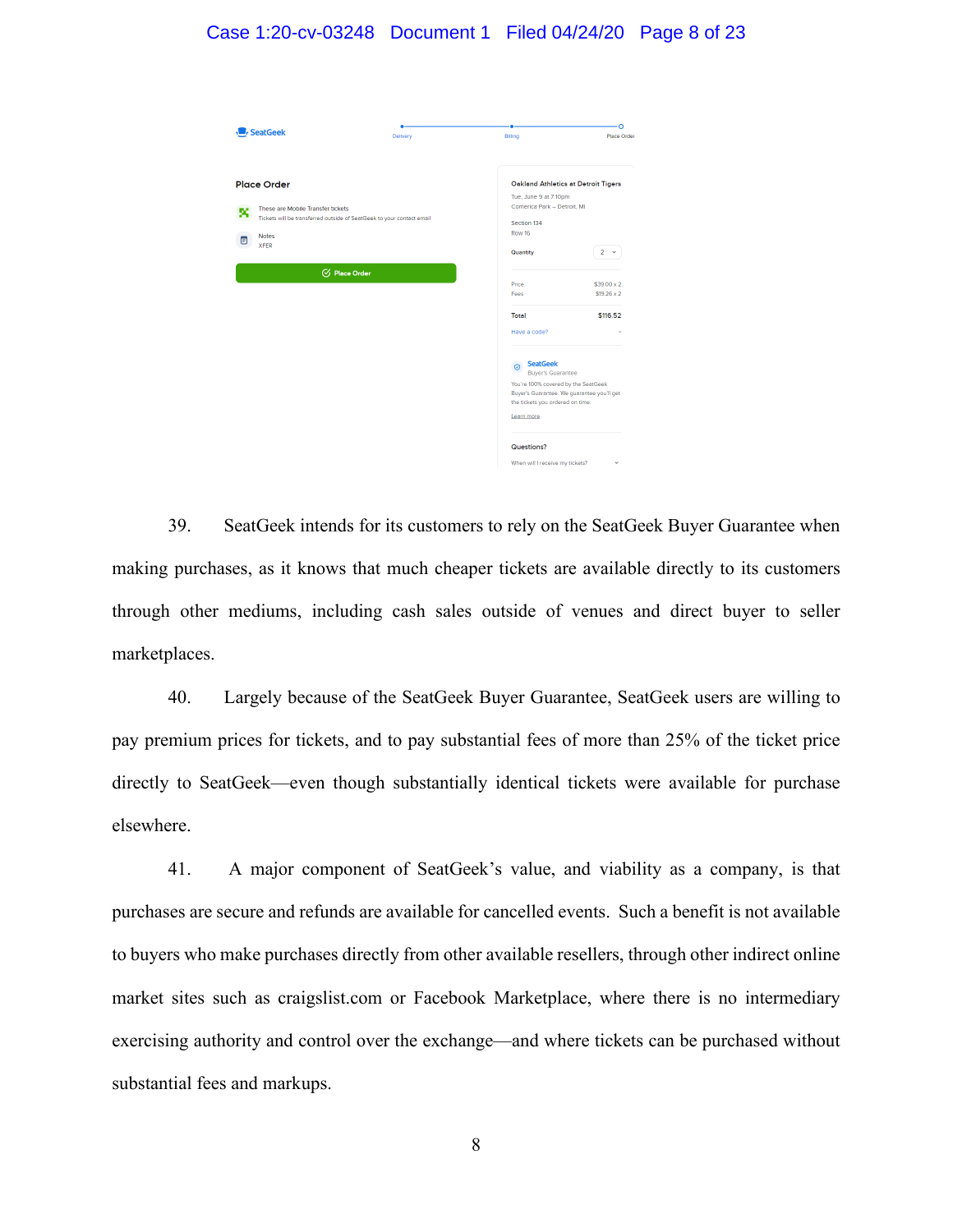## *SeatGeek's Shameful Response to the Covid-19 Crisis*

42. By March 2020, it became apparent that the United States was about to be hit hard by the Covid-19 virus. This impending crisis inspired fear and trepidation among consumers who were increasingly unwilling to venture into public or attend public gatherings. Accordingly, confidence in making event ticket purchases among Vivid Seats' customers was rapidly deteriorating.

43. On March 12, 2020, SeatGeek updated its website to ensure customers that the SeatGeek Buyer Guarantee remained in full force and would be honored.

44. SeatGeek used its Twitter account to communicate to buyers and prospective buyers that the company would continue to honor its longstanding Buyer Guarantee:



45. The link on SeatGeek's March 12 Tweet directed buyers and prospective buyers to its website, where the company, through its designated Covid-10 Update page, promised "If an event is canceled, you will be protected by SeatGeek's Buyer Guarantee. For eligible orders, you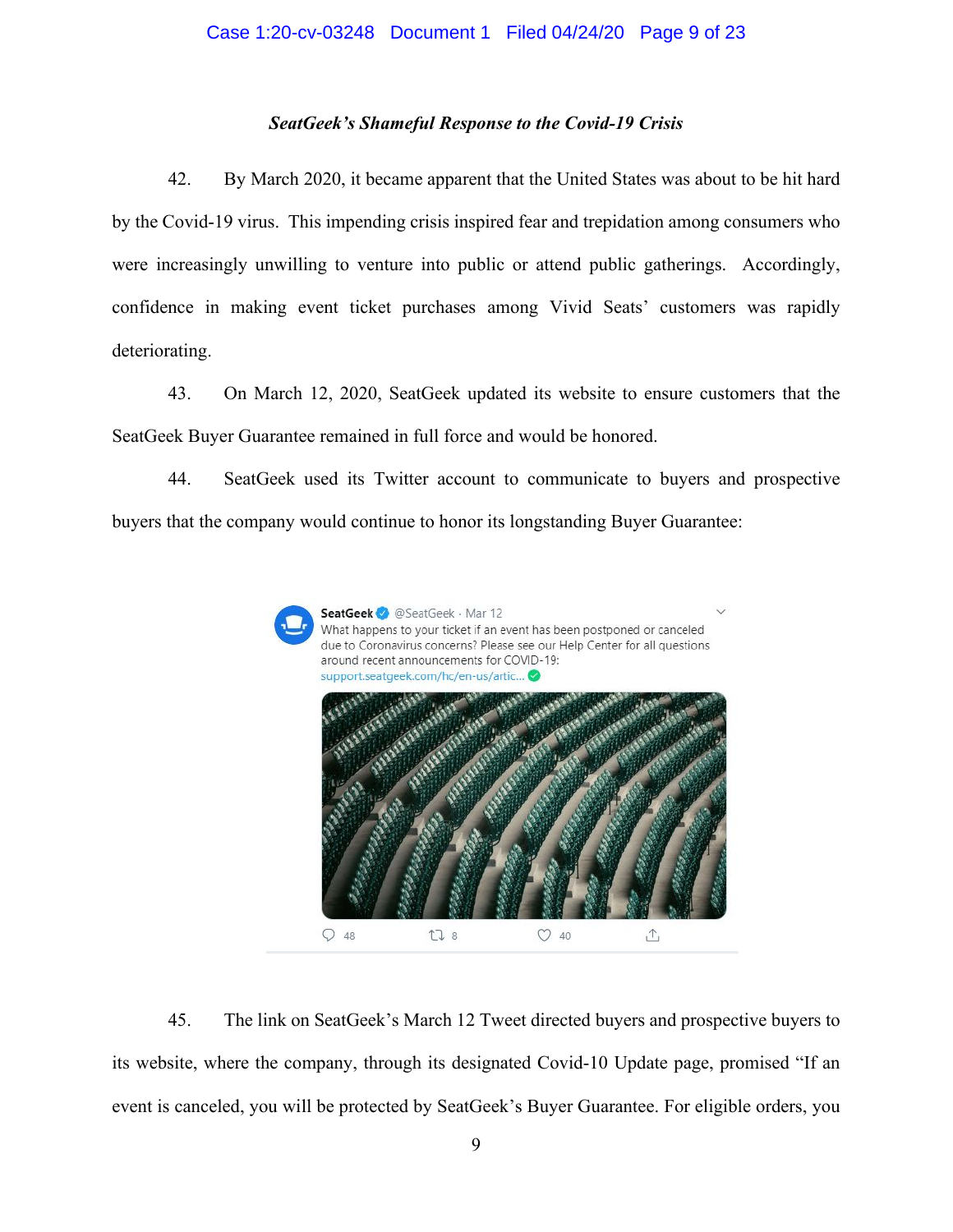#### Case 1:20-cv-03248 Document 1 Filed 04/24/20 Page 10 of 23

will receive an email with details about your options for a refund. If you do not make a choice in this email, you will automatically receive a refund in **as soon as 30 days**. There is no need to reach out to our customer experience team in this case, our team will reach out to you as soon as we can."[4](#page-9-0) (Emphasis in original).

46. SeatGeek's March Covid-19 update was an open invitation for consumers to put full faith and trust in the company's longstanding commitment to the SeatGeek Buyer Guarantee, and the company encouraged its customers to rely on the policy, despite ongoing and developing world events that it knew threatened to substantially undermine ticket sales and increased the likelihood that many more events would very soon be cancelled.

47. Quietly, and without delivering any corresponding communication to all customers, SeatGeek reversed course from its prior assurances and suddenly discontinued its longstanding Buyer Guarantee.

48. SeatGeek began refusing to honor its widely disseminated and relied upon Buyer Guarantee and instead forced buyers to accept only future credits on its site.

49. SeetGeek underhandedly changed its Buyer Guarantee promise retroactively from "[i]f the event is cancelled and not rescheduled, you will be refunded the full purchase price"<sup>[5](#page-9-1)</sup> to "[i]f the event is cancelled and not rescheduled, you will be refunded the full purchase price *or issued a credit to be used for a future purchase to be determined in SeatGeek's sole discretion*. We will notify you that the event was cancelled and provide instructions on how to obtain the refund or credit."[6](#page-9-2) (Emphasis added).

<span id="page-9-0"></span><sup>4</sup> [https://web.archive.org/web/20200409232712/https://support.seatgeek.com/hc/en](https://web.archive.org/web/20200409232712/https:/support.seatgeek.com/hc/en-us/articles/360044526473-Updates-about-COVID-19-Coronavirus)[us/articles/360044526473-Updates-about-COVID-19-Coronavirus](https://web.archive.org/web/20200409232712/https:/support.seatgeek.com/hc/en-us/articles/360044526473-Updates-about-COVID-19-Coronavirus) (last visited April 23 2020).

<span id="page-9-1"></span><sup>5</sup> [https://web.archive.org/web/20190904084336/https://seatgeek.com/buyer-guarantee](https://web.archive.org/web/20190904084336/https:/seatgeek.com/buyer-guarantee) (last visited April 23, 2020).

<span id="page-9-2"></span><sup>6</sup> <https://seatgeek.com/buyer-guarantee> (last visited April 23, 2020).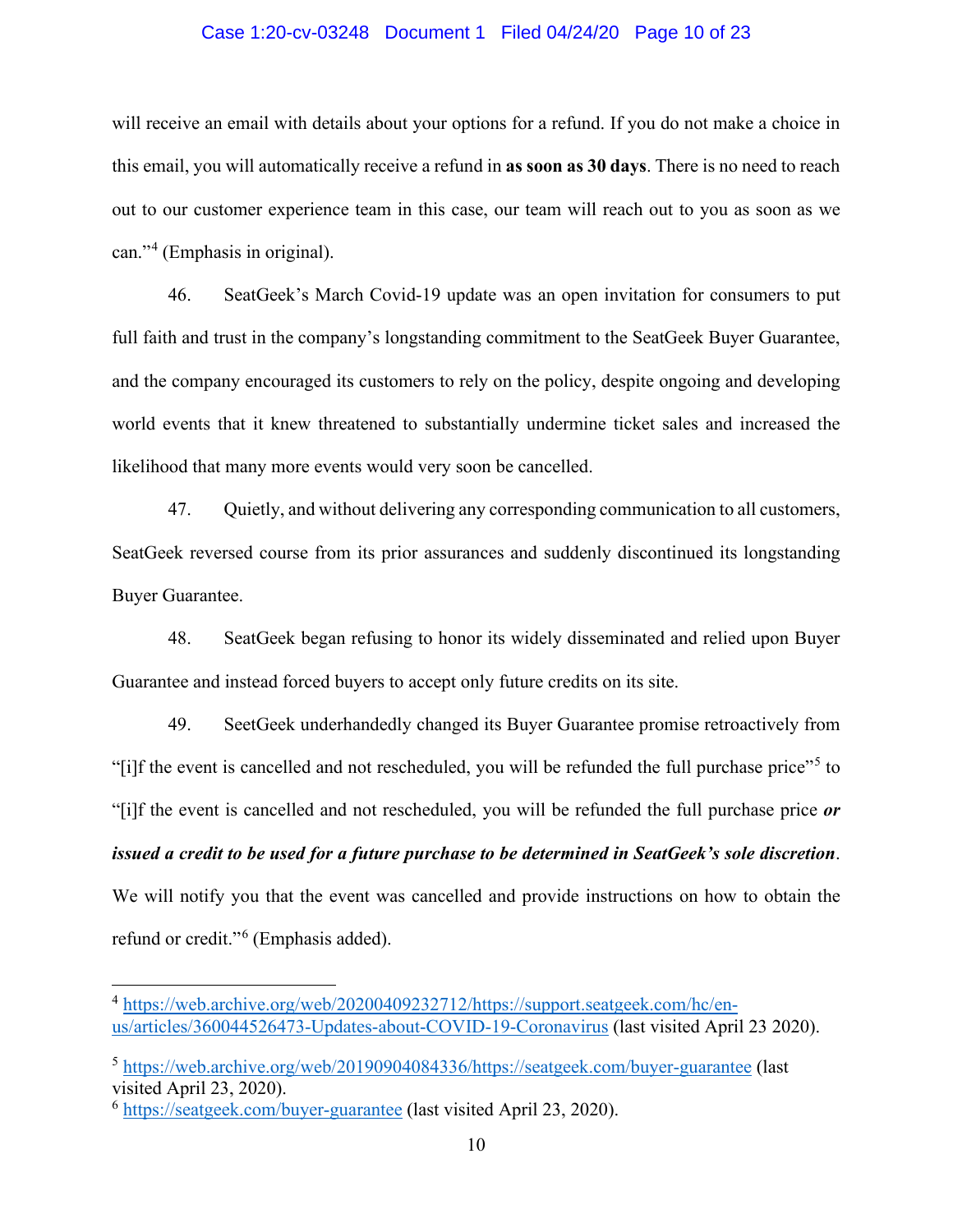#### Case 1:20-cv-03248 Document 1 Filed 04/24/20 Page 11 of 23

50. SeatGeek has collected, and continues to collect, funds, including fees, from Plaintiffs and the putative class for cancelled or constructively cancelled events.

51. Even though many thousands of events have been cancelled, SeatGeek wrongly refuses to classify the events as "cancelled," allowing it to maintain dominion and control over additional funds to which it has no legal right to possess and use for its own business purposes.

52. Plaintiffs and other members of the putative class were under no obligation to request a refund from SeatGeek, as the Buyer Guarantee and Covid-19 Update specifically stated that no action was required on their part and they were entitled to a full refund within 30 days.

53. The prior version of the SeatGeek Buyer Guarantee terms on its website contained no language stating or implying that customers were entitled to only a "credit" for use on a future purchase or that credits would be provided at SeatGeeks "sole discretion." The terms of the prior Buyer Guarantee clearly provided only for a full refund.

54. Despite the fact that Plaintiff and the Class made purchases while the Buyer Guarantee was promised and in full force, SeatGeek immediately refused to honor the existing promise, shifting the burden of its corporate losses and potential future losses onto many thousands of its loyal customers.

## *Plaintiffs' Use of SeatGeek*

55. On or about February 26, 2020, Plaintiff William Trader used Defendant's Website to purchase two tickets to the "Dead and Company" concert scheduled for July 24 or 25, 2020 at Wrigley Field in Chicago, Illinois, at a purchase price of \$114.12.

56. The event was cancelled.

57. When Plaintiff purchased the event tickets through Defendant, his purchase was subject to the Seatgeek Buyer Guarantee.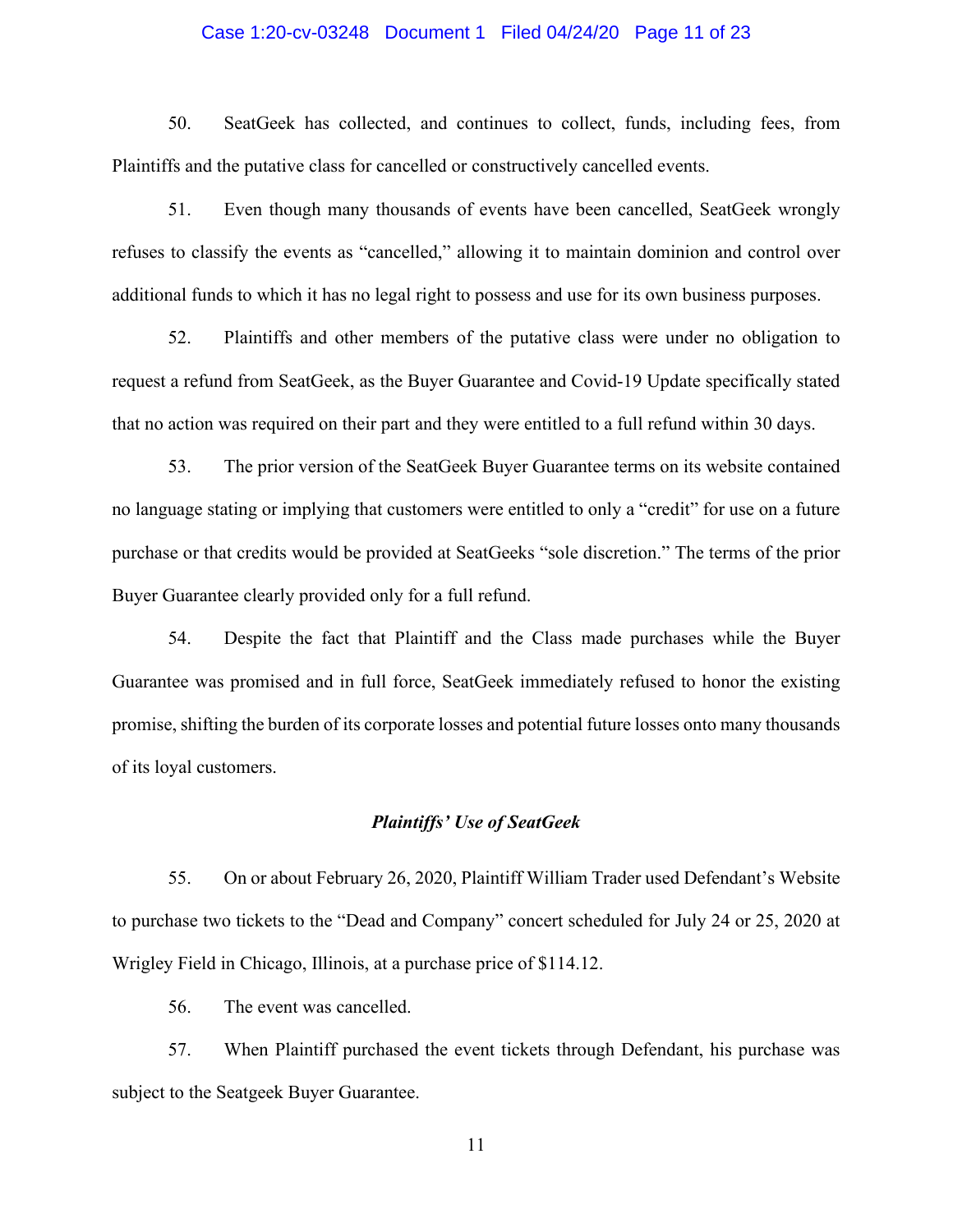## Case 1:20-cv-03248 Document 1 Filed 04/24/20 Page 12 of 23

58. Plaintiff's event was cancelled, and Defendant has utterly failed to honor its guarantee.

59. Defendant has not provided Plaintiff with a refund.

60. Plaintiff has contacted Defendant specifically to obtain a refund, and was told by Defendant's customer service agent(s) that his ability to obtain a refund would be contingent on Defendant's ability to recapture funds from another entity.

61. Plaintiff does not want a credit, he wants his money back under the terms of the guarantee that Defendant promised.

# **CLASS ALLEGATIONS**

62. Plaintiff brings this class action under Federal Rule of Civil Procedure 23 and seeks certification of the claims and issues in this action pursuant to the applicable provisions of Rule

23. The proposed class is defined as:

All persons residing in the United States or its territories who used SeatGeek to purchase tickets to any event which was subsequently canceled or constructively canceled at any point from when the company ceased honoring the SeatGeek Buyer Guarantee until the date that notice of this class action is disseminated to the Class, and to whom Defendant has not provided a full refund, including all fees. Excluded from the Class are (a) any person who has specifically requested a credit in lieu of a refund; (b) all persons who are employees, directors, officers, and agents of Defendant; (c) governmental entities; and (d) the Court, the Court's immediate family, and Court staff.

63. Plaintiffs reserve the right to amend or modify the Class definitions with greater

specificity or division into subclasses after having had an opportunity to conduct discovery.

64. Numerosity. Fed. R. Civ. P. 23(a)(1). More than 50,000 events in the United States have been cancelled, postponed, or rescheduled, and SeatGeek facilitates ticket sales to the vast majority of events in the United States to its millions of users. At a minimum, there are tens of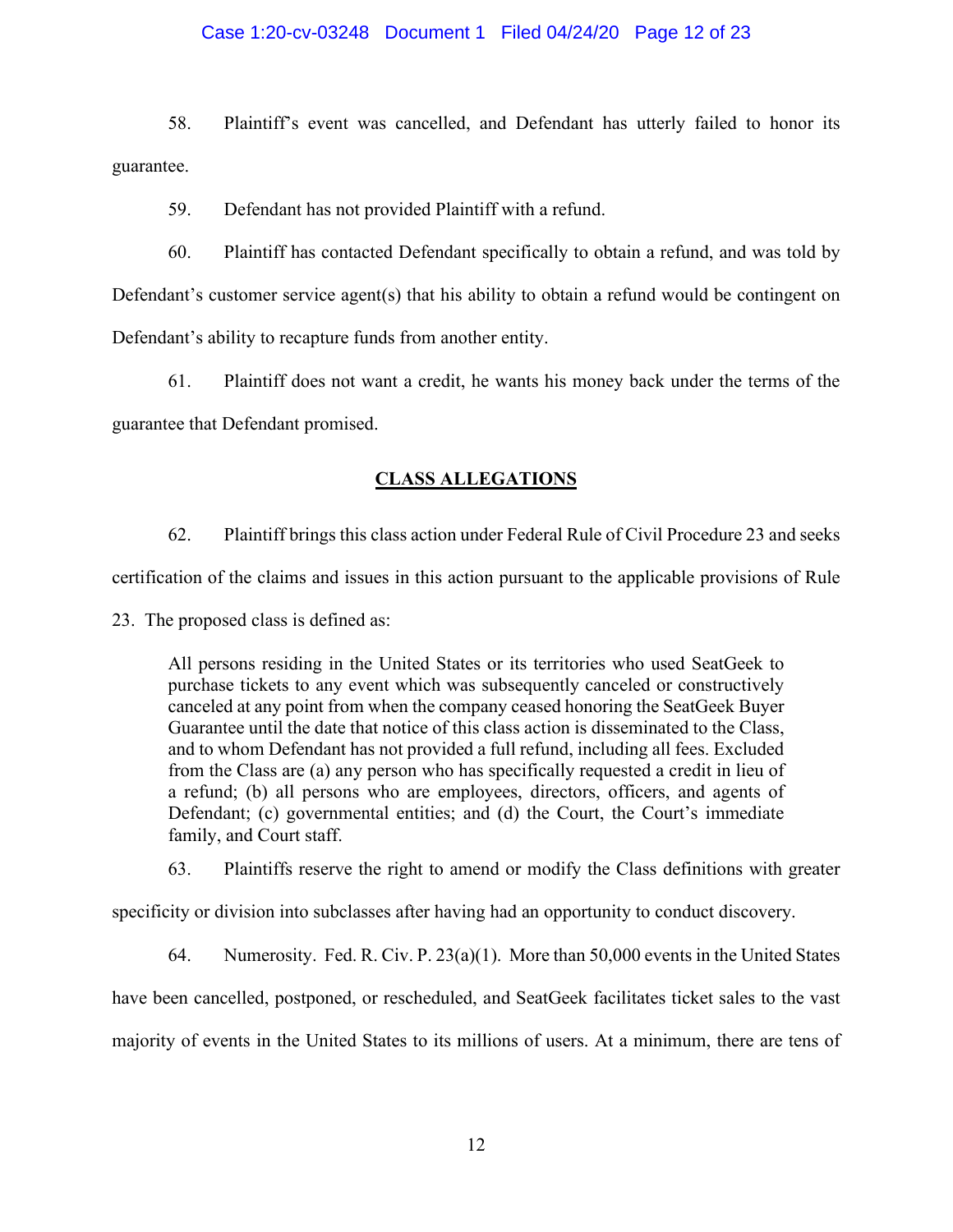#### Case 1:20-cv-03248 Document 1 Filed 04/24/20 Page 13 of 23

thousands of Class Members but very likely many more. The exact size of the proposed class and the identity of all class members can be readily ascertained from Defendant's records.

65. Commonality. Fed. R. Civ. P. 23(a)(2) and (b)(3). There are questions of law and fact common to the class, which questions predominate over any questions affecting only individual class members. Common issues include but are not limited to:

> a. Whether there was a contract or implied contract between Plaintiff and Defendant, and, if so, what provisions if any apply to Plaintiff's claims;

> b. Whether or the extent to which Defendant's statements and representations regarding the SeatGeek Buyer Guarantee are or constituted misrepresentations'

> c. Whether Defendant's failure to issue promised refunds constitutes a breach of contract, breach of implied contract, conversion, and/or unjust enrichment;

> d. Whether Defendant knew or should have known that in the event of widespread event cancellations it would be unable to honor its Buyer Guarantee;

> e. Whether Defendant's conduct is deceptive in violation of consumer protection law;

> f. The nature of the relief, including equitable relief, to which Plaintiffs and the class are entitled.

66. Typicality. Fed. R. Civ. P. 23(a)(3). Plaintiff's claims are typical of the claims of the Class he seeks to represent. Plaintiff and all Class members were exposed to uniform practices and sustained injuries arising out of and caused by Defendant's unlawful conduct.

67. Adequacy of Representation. Fed. R. Civ. P. 23(a)(4). Plaintiff will fairly and adequately represent and protect the interests of the members of the Class. Further, Plaintiff's counsel is competent and experienced in litigating class actions.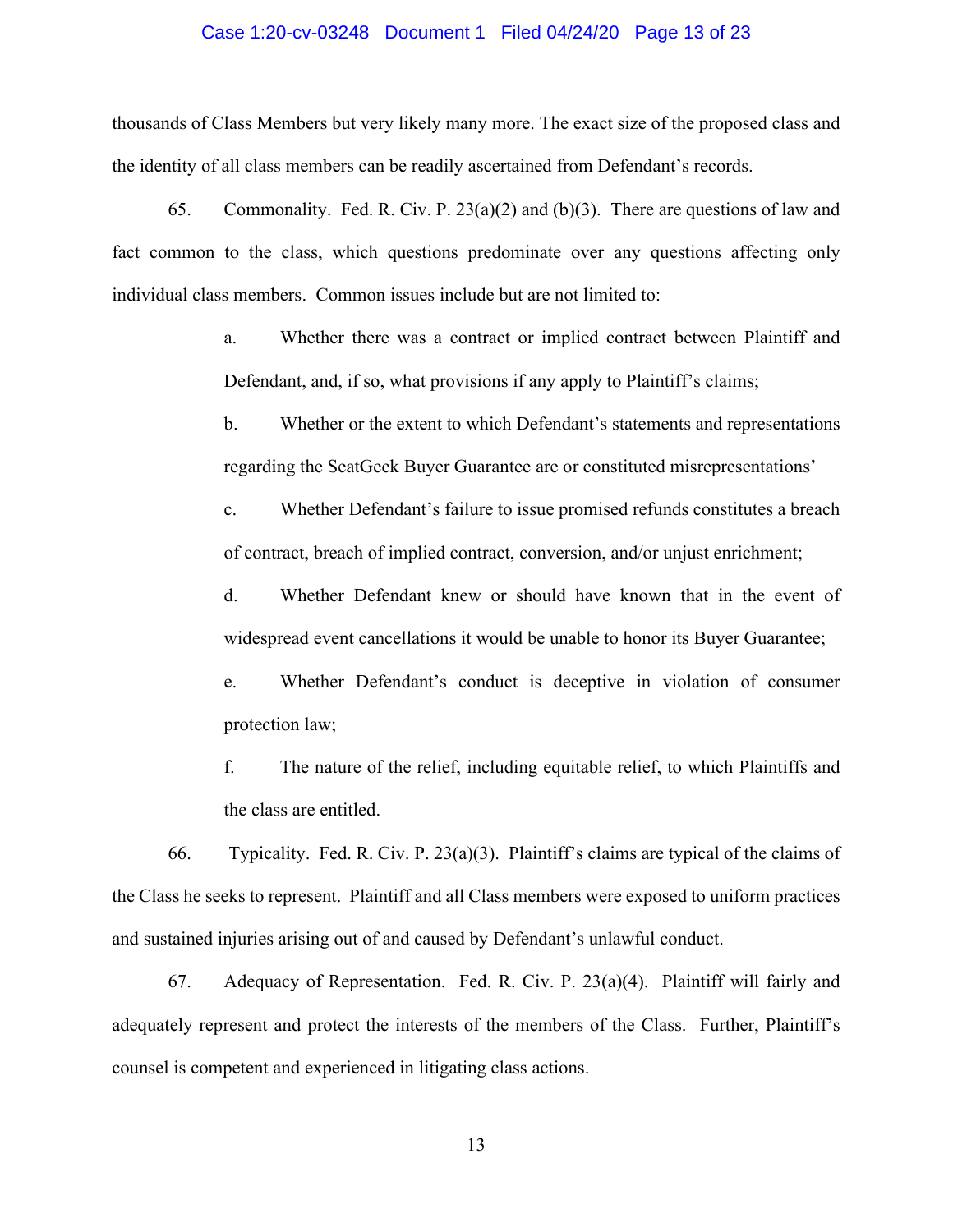#### Case 1:20-cv-03248 Document 1 Filed 04/24/20 Page 14 of 23

68. Superiority. Fed. R. Civ. P. 23(b)(3). A class action is superior to any other available means for the fair and efficient adjudication of this controversy. The claims of Plaintiff and individual class members are small compared to the burden and expense that would be required to separately litigate their claims against Defendant, and it would be impracticable for class members to seek redress individually. Litigating claims individually would also be wasteful to the resources of the parties and the judicial system and create the possibility of inconsistent or contradictory judgments. Class treatment provides manageable judicial treatment which will bring an orderly and efficient conclusion to all claims arising from Defendant's misconduct. Class certification is therefore appropriate under Rule 23(b)(3).

69. Class certification is also appropriate under Rule  $23(b)(1)$ , as the prosecution of separate actions by individual members of the class would create the risk of adjudications with respect to individual class members that would, as a practical matter, be dispositive of the interests of other members not parties to the adjudication and substantially impair their ability to protect those interests.

70. Class certification is also appropriate under Rule 23(b)(2), as Defendant has acted and/or refused to act on grounds generally applicable to the class, thereby making final injunctive relief or corresponding declaratory relief appropriate for the class.

#### **FIRST CAUSE OF ACTION**

#### **Breach of Contract**

71. Plaintiff incorporates all preceding factual allegations as if fully set forth herein.

72. A contract was formed between Plaintiff and Class members on the one hand and Defendant on the other with respect to purchases made on Defendant's Website.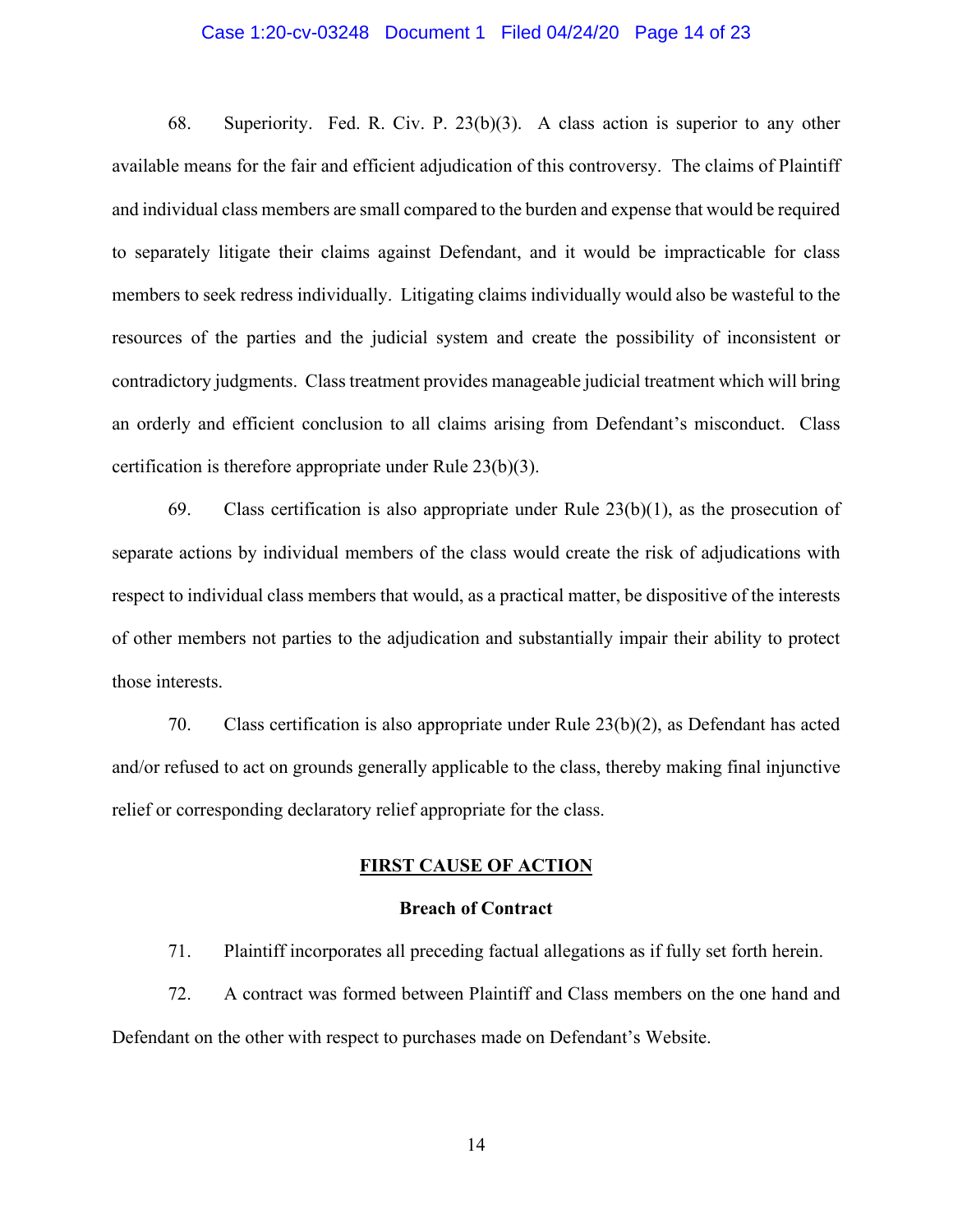#### Case 1:20-cv-03248 Document 1 Filed 04/24/20 Page 15 of 23

73. The contract was offered by Defendant and formed at the time Plaintiffs and the Class accepted it by making ticket purchase(s).

74. The contract that governs the transactions at issue in this case includes the SeatGeek Buyer Guarantee that was operative at the time of purchase.

75. Plaintiffs and the Class performed their obligations under the contract by purchasing ticket(s) and rendering payment.

76. The tickets purchased through Defendant's business became unusable and without value due to a cancellation or constructive cancellation.

77. Defendant breached the contract when it collected Plaintiff's funds but ceased providing full cash refunds, including fees, to cancelled or constructively cancelled events as required under its guarantee and Defendant's clear promises to provide such refunds.

78. Defendant's breaches were knowing and willful and not the result of mistake or inadvertence.

79. As a result of Defendant's breach of the SeatGeek Buyer Guarantee, Plaintiffs =and other Class members have been damaged in an amount to be determined at trial.

#### **SECOND CAUSE OF ACTION**

#### **Breach of Implied Contract**

80. Plaintiff incorporates all preceding factual allegations as if fully set forth herein.

81. An implied contract was formed between Plaintiff and Defendant that included a promise to honor the SeatGeek Buyer Guarantee when Plaintiff made purchases of event tickets through Defendant's website, including a promise to fully refund tickets in the event of a cancelled event.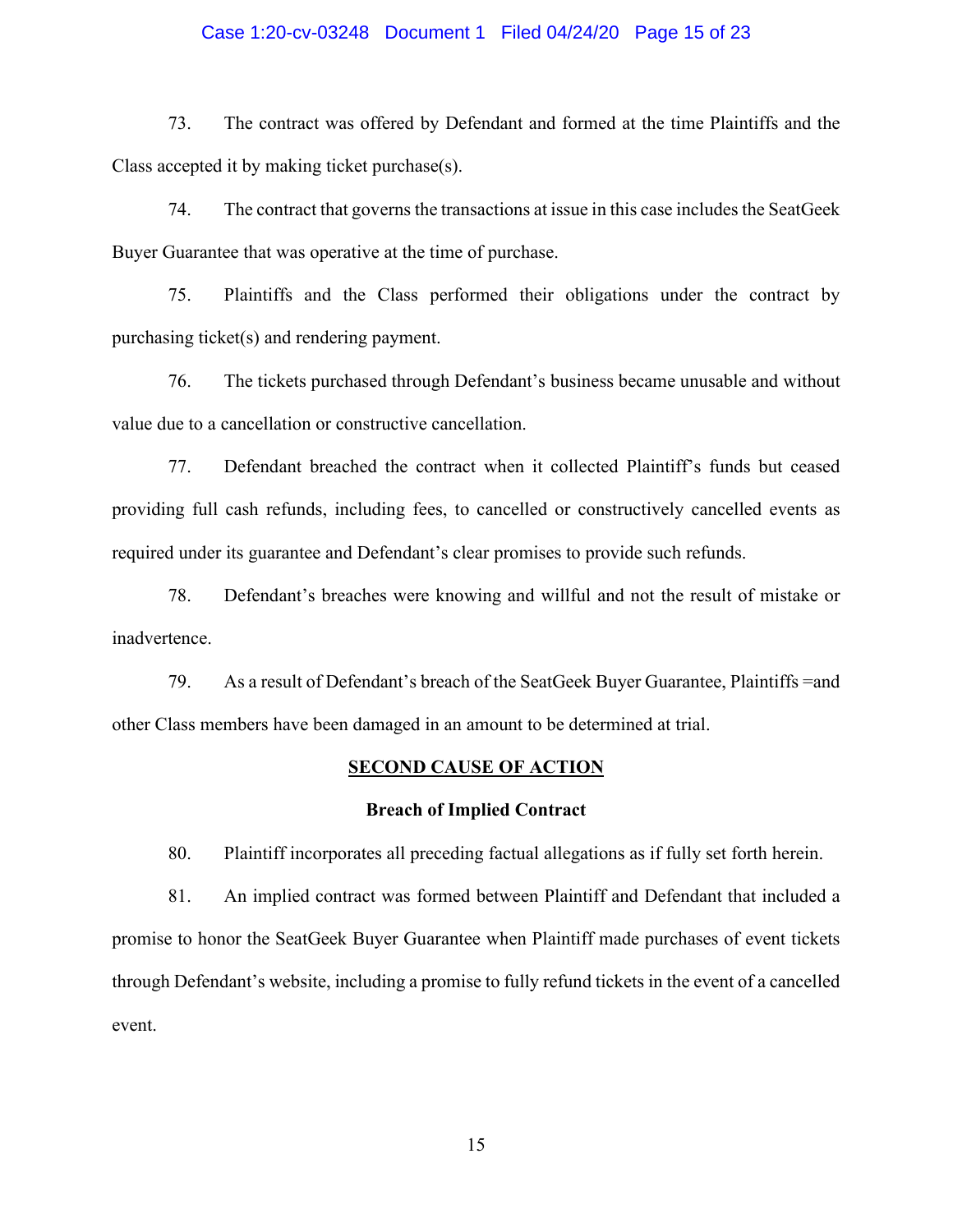#### Case 1:20-cv-03248 Document 1 Filed 04/24/20 Page 16 of 23

82. Such implied agreement can be presumed from the acts of Plaintiff and Defendant because both parties manifested assent under circumstances that evinced a mutual intent to contract.

83. Defendant offered Plaintiff and other Class Members tickets and a promise to guarantee a full cash refund, including all fees paid, in the event of an event cancellation or constructive cancellation in exchange for payment from Plaintiffs.

84. Defendant's promise to provide a full refund in the event of a cancellation is demonstrated by Defendant's statements and the prominent, fixed display of the SeatGeek Buyer Guarantee throughout the transaction process provided through its website.

85. Plaintiff accepted Defendant's offer, including for the SeatGeek Buyer Guarantee, by purchasing tickets from Defendant and remitted payment to Defendant.

86. Plaintiff paid good consideration to Defendant in exchange for the event tickets, which were fully backed by Defendant's widely disseminated SeatGeek Buyer Guarantee.

87. Plaintiff fully performed on his obligations under the bargain.

88. Defendant breached the contract by receiving and retaining Plaintiff's payment but refusing to honor the SeatGeek Buyer Guarantee with a full refund of all payments made, including fees.

89. As a result of Defendant's conduct, Plaintiff and other Class Members have been damaged in an amount to be determined at trial.

# **THIRD CAUSE OF ACTION**

#### **Conversion**

90. Plaintiff incorporates all preceding factual allegations as if fully set forth herein.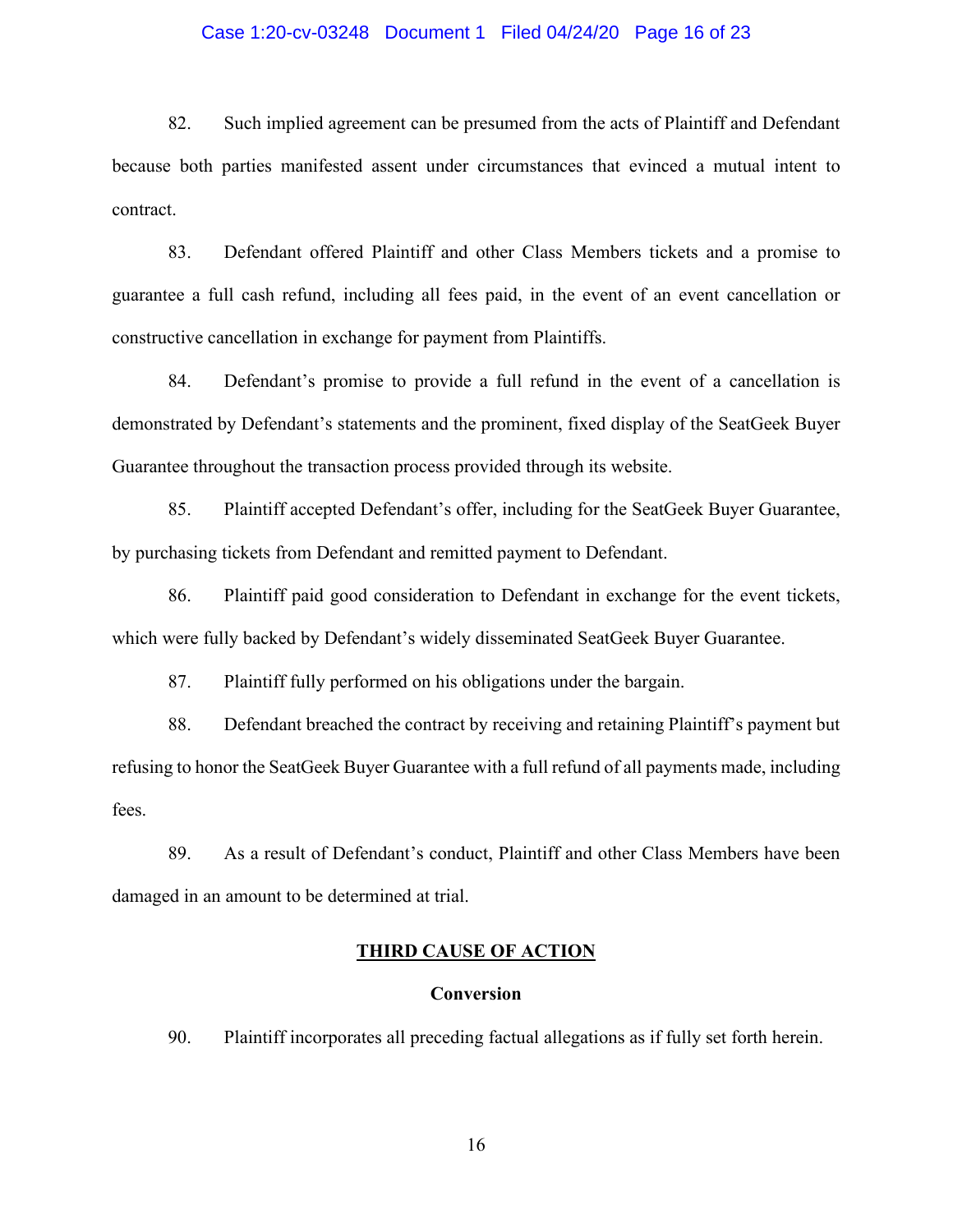#### Case 1:20-cv-03248 Document 1 Filed 04/24/20 Page 17 of 23

91. From the moment of event cancellation or constructive cancellation, Plaintiff and the Class owned and held a possessory right in the funds previously remitted to Defendant for event ticket(s).

92. Defendant exercised continuing dominion and control over Plaintiff's property and interfered with his rights to the property after the events for which the tickets were purchased were cancelled or constructively cancelled and Defendant maintained no rights to the property.

93. Defendant intentionally and without authority assumed authority and control over Plaintiff's property well after Defendant knew it maintained no right to possess the property, following cancellation of the events for which the tickets were purchased.

94. Plaintiff did not consent to Defendant's continued possession of his rightful property after the events were cancelled.

95. Defendant intentionally and substantially interfered with property belonging to Plaintiff and the Class by taking possession of it, refusing to refund it to Plaintiff, preventing Plaintiff and the Class from having access to it, and/or refusing to return it to Plaintiff, even after demands were made for return of Plaintiff's rightful property.

96. Defendant's exercise of dominion and control over Plaintiff's property was knowing and wrongful.

97. Plaintiff and the Class were harmed by Defendant's conduct.

98. The conduct of Defendant was a substantial factor in causing this harm to Plaintiff and the Class.

99. As a result of Defendant's conduct, Plaintiff and other Class members have been damaged in an amount to be determined at trial.

# **FOURTH CAUSE OF ACTION**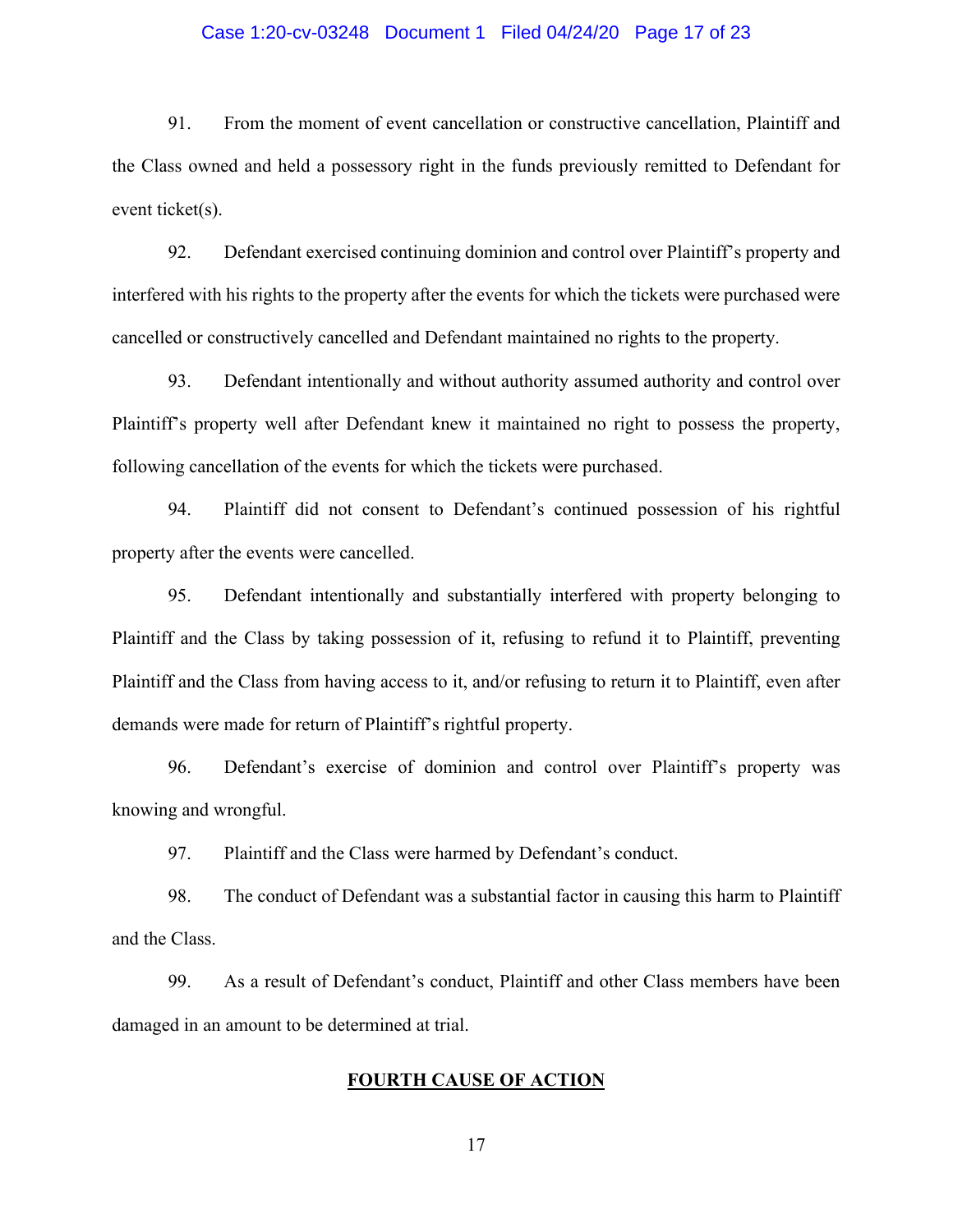#### **Unjust Enrichment**

100. Plaintiff incorporates all preceding factual allegations as if fully set forth herein.

101. By taking and retaining possession and control of funds paid by Plaintiff for tickets to events that were cancelled or constructively cancelled, Defendant was enriched at Plaintiff's expense.

102. Under the circumstances, it is against equity and good conscience to permit to Defendant to retain the funds Plaintiff originally remitted for events that did not occur.

103. Defendant's enrichment was unjustified and wrongful, as the retention of funds continued after the event was cancelled, and it had no right to retain such funds and use them for its own benefit at the expense of Plaintiff, who Defendant knows received no benefit from the purchase.

104. Defendant nevertheless retained Plaintiff's funds anyway and diverted them for its own purposes, unfairly without adequate justification.

105. Defendant obtained and possessed value from Plaintiff and the Class that rightly belonged to them following the cancellation or constructive cancellation of the events for which the tickets were purchased.

106. Defendant's actions in retaining Plaintiffs' funds following the cancellation of the events for which the tickets were sold violate fundamental principles of justice, equity, and good conscience.

107. As a result of Defendant's wrongful conduct, Plaintiff and other Class Members have suffered damages in an amount to be determined at trial.

## **FIFTH CAUSE OF ACTION**

#### **Negligent Misrepresentation**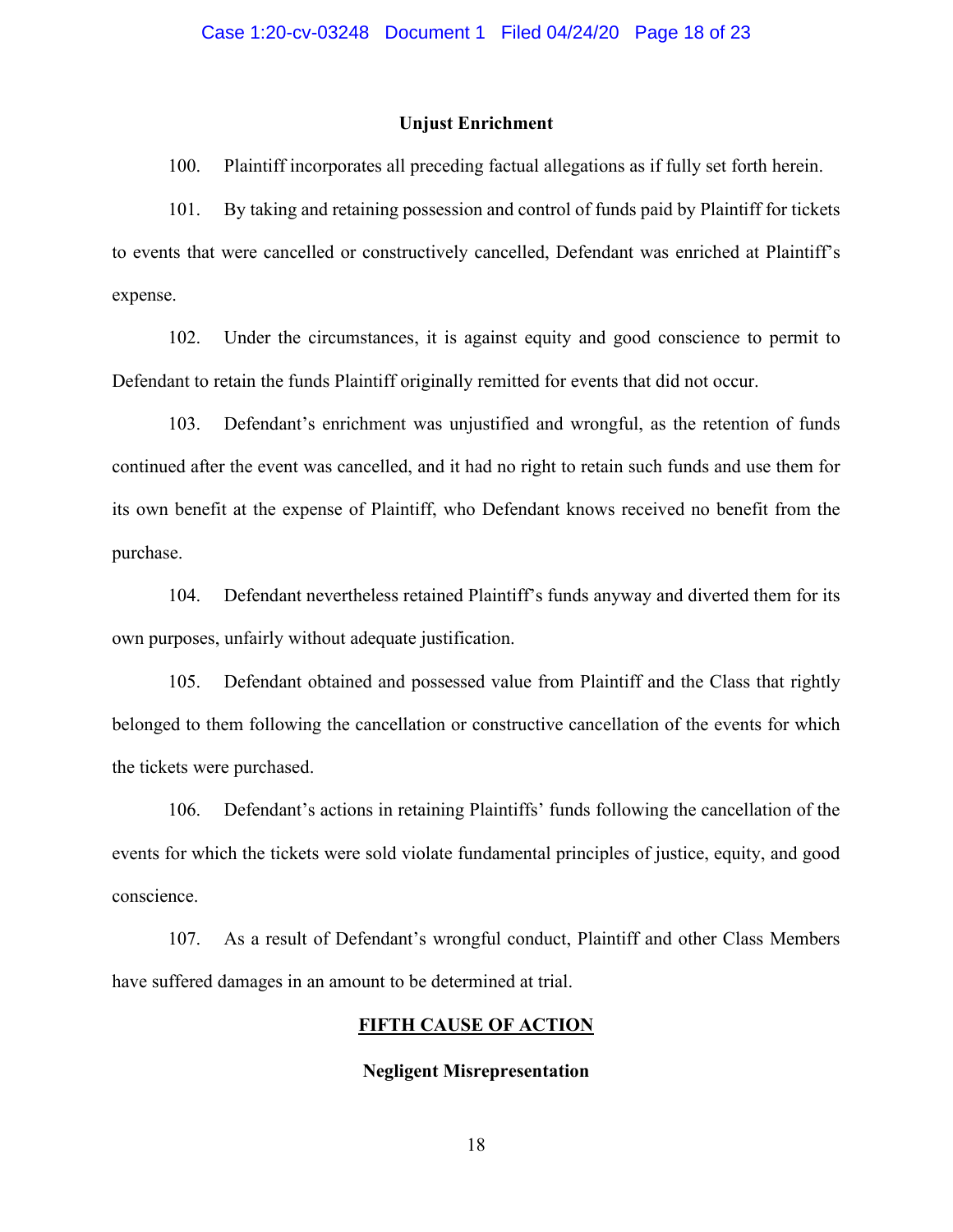#### Case 1:20-cv-03248 Document 1 Filed 04/24/20 Page 19 of 23

108. Plaintiff incorporates all preceding factual allegations as if fully set forth herein.

109. There was a special, privity-like relationship between Plaintiff and Defendant, as buyer and seller.

110. Defendant had a duty to impart correct information on Plaintiff and the Class as buyers of their tickets.

111. Defendant falsely represented material facts regarding its SeatGeek Buyer Guarantee to Plaintiff and the Class, including well after it became obvious, and Defendant knew, that Covid-19 was causing, and would likely continue to cause, widespread event closures of events to which Defendant sold tickets.

112. Defendant was negligent in making false statements of material facts to its customers, including Plaintiff and the Class, regarding its Buyer Guarantee.

113. Defendant intended to induce Plaintiffs and the Class to act by purchasing tickets with peace-of-mind that they would receive a full refund pursuant to the SeatGeek Buyer Guarantee if the event to which they purchased tickets were cancelled.

114. Plaintiff and the Class acted with reasonable reliance as to the truth of Defendant's misrepresentations regarding the longstanding SeatGeek Buyer Guarantee, which was featured prominently on its website and at every stage of the transaction process.

115. As a result of Defendant's conduct, Plaintiff and other Class Members suffered damages in an amount to be determined at trial.

#### **SIXTH CAUSE OF ACTION**

#### **Unfair Business Practices - Violation of NY CLS Gen Bus § 349**

116. Plaintiff incorporates all preceding factual allegations as if fully set forth herein.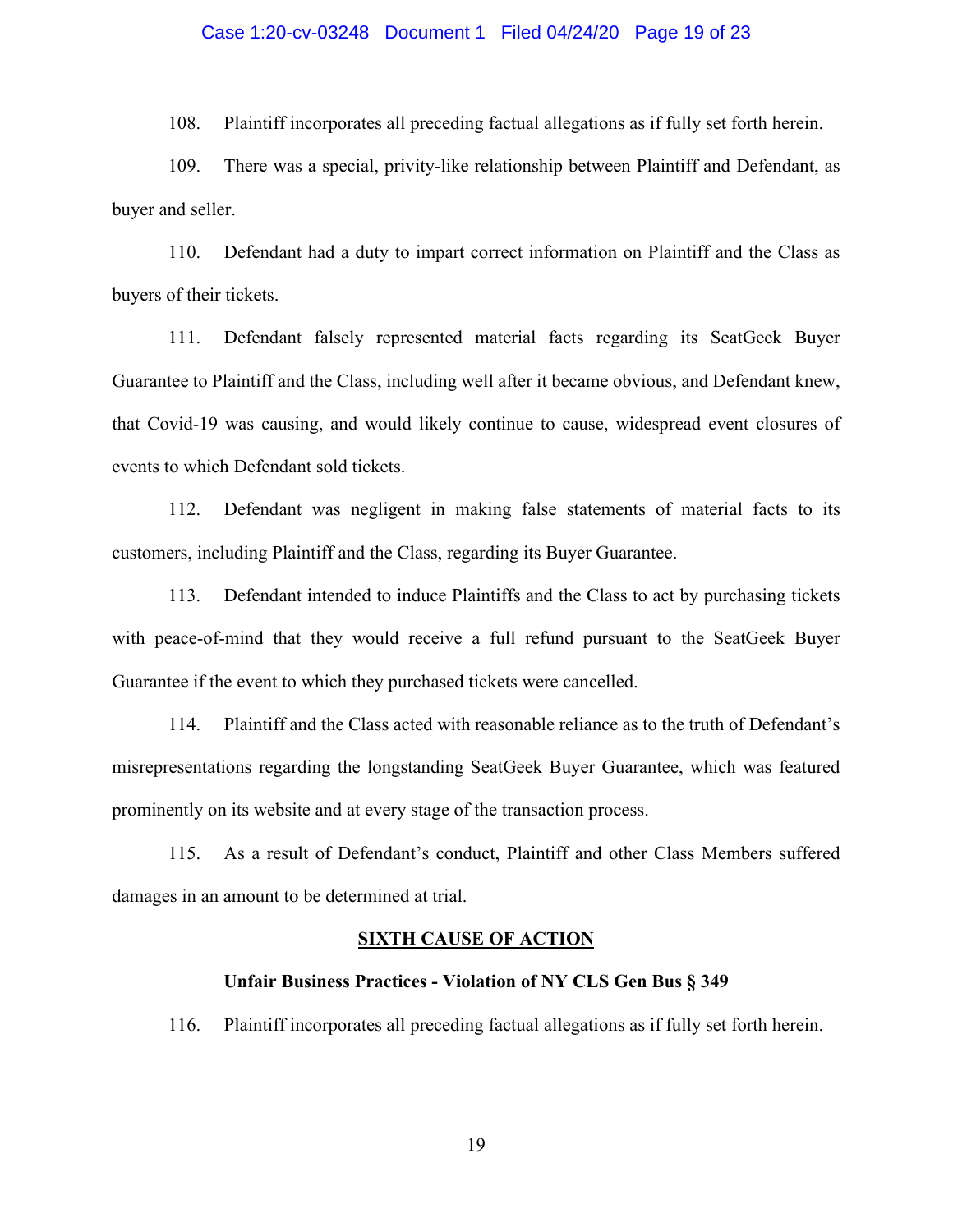#### Case 1:20-cv-03248 Document 1 Filed 04/24/20 Page 20 of 23

117. Defendant explicitly and implicitly represented to Plaintiff and the Class that it would provide a full refund to them as buyers if an event for which it sold tickets was cancelled and not rescheduled.

118. Defendant explicitly and implicitly represented to Plaintiff and the Class that it would continue to honor its longstanding SeatGeek Buyer Guarantee, before, during, and after the Covid-19 crisis, seeking to induce buyers and prospective buyers to continue making ticket purchases despite serious and reasonable concerns regarding the safety of public events.

119. Defendant made materially misleading statements and omissions, which prevented Plaintiff and the Class from obtaining the promised full refunds.

120. Defendant quietly changed its Buyer Guarantee in a materially misleading and unfair manner and has unilaterally and retroactively refused to provide full cash refunds for cancelled and constructively cancelled events, as previously promised thereunder.

121. Defendant's acts and omissions caused grossly excessive payments to be made for tickets to event(s) that never took place, and Defendant knowingly and wrongfully retained the funds and refused provide refunds following the widespread, and predictable, event cancellations.

122. Defendant solicited such payments, and received such payments, directly from consumers, including Plaintiff and the Class.

123. Defendant's acts and practices in offering ticket sales and receiving monetary payments in exchange were consumer oriented.

124. Defendant's acts, practices, and omissions in assuring and reassuring customers regarding the effect of its Buyer Guarantee, then changing its policies to universally retain monetary payments it seized from consumers under the SeatGeek Buyer Guarantee was misleading in a material respect.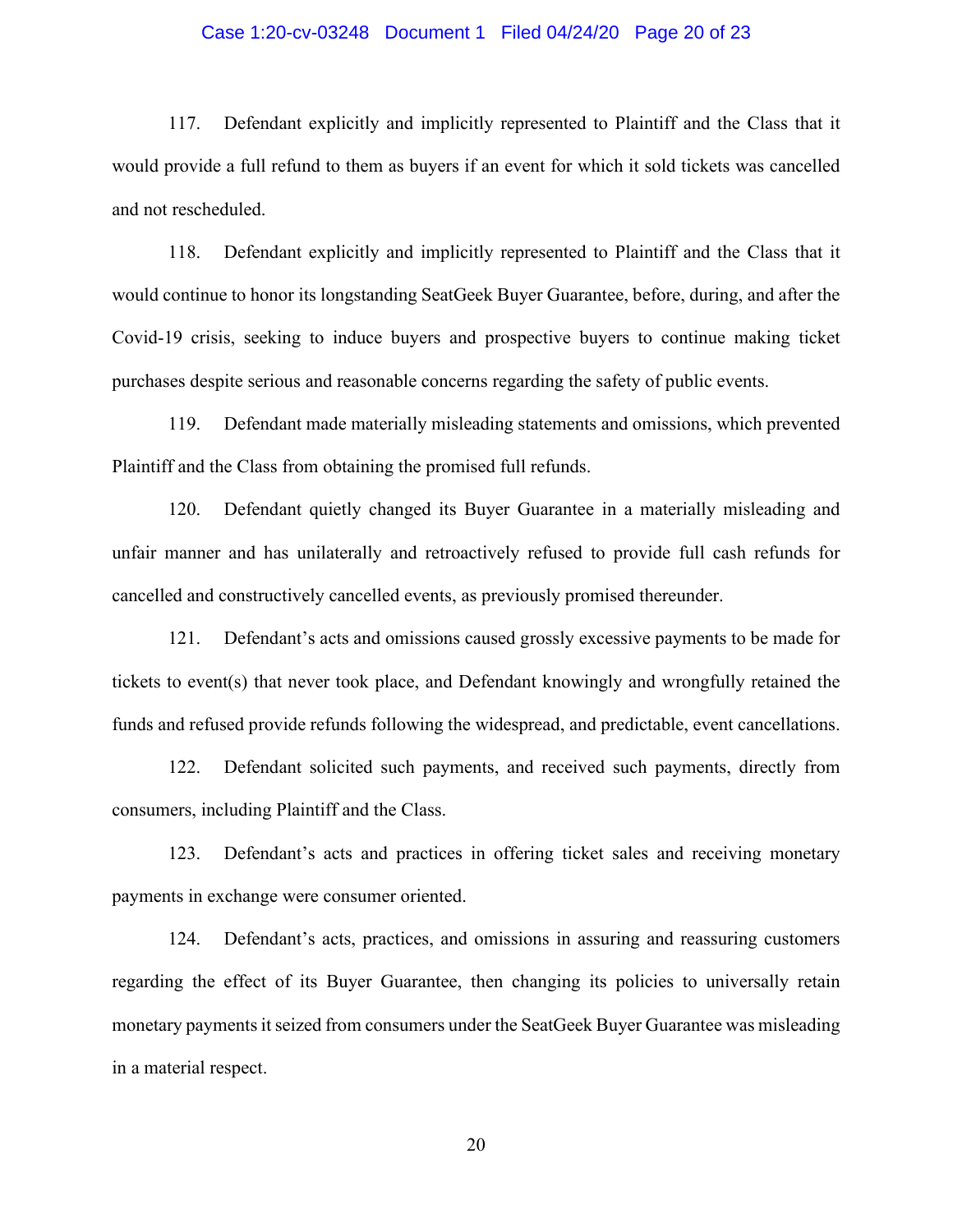#### Case 1:20-cv-03248 Document 1 Filed 04/24/20 Page 21 of 23

125. Plaintiff and the Class suffered, and continue to suffer, substantial monetary damages a result of Defendants' unfair business practices.

126. Defendant knowingly and willfully violated this section by collecting and retaining payments from consumers for tickets to cancelled events, despite its Buyer Guarantee, which was in effect at the time of most ticket purchases for which the funds were retained.

127. Each Plaintiff and each class member are entitled to actual damages or \$50, whichever is greater, as a result of Defendant's unfair business practices.

128. Because Defendant's violations were knowing and willful, Plaintiff and each class member are entitled to treble damages up to \$1,000.

129. Plaintiff is entitled to reasonable attorneys' fees as a result of Defendant's unfair business practices.

130. Plaintiff seeks the maximum amount of damages available by law for Defendant's unlawful conduct.

#### **SEVENTH CAUSE OF ACTION**

#### **Breach of Express Warranty**

131. Plaintiff incorporates all preceding factual allegations as if fully set forth herein.

132. The tickets Plaintiff and the Class purchased constitute goods.

133. Defendant is a merchant.

134. Defendant created express warranties to Plaintiff and the Class through the issuance and advertising of the SeatGeek Buyer Guarantee, including on its website, and at every step in the transaction process.

135. At the time of purchase, Defendant described the tickets that it sold as being covered by a "Guarantee" of a refund in the event of cancellation, the "SeatGeek Buyer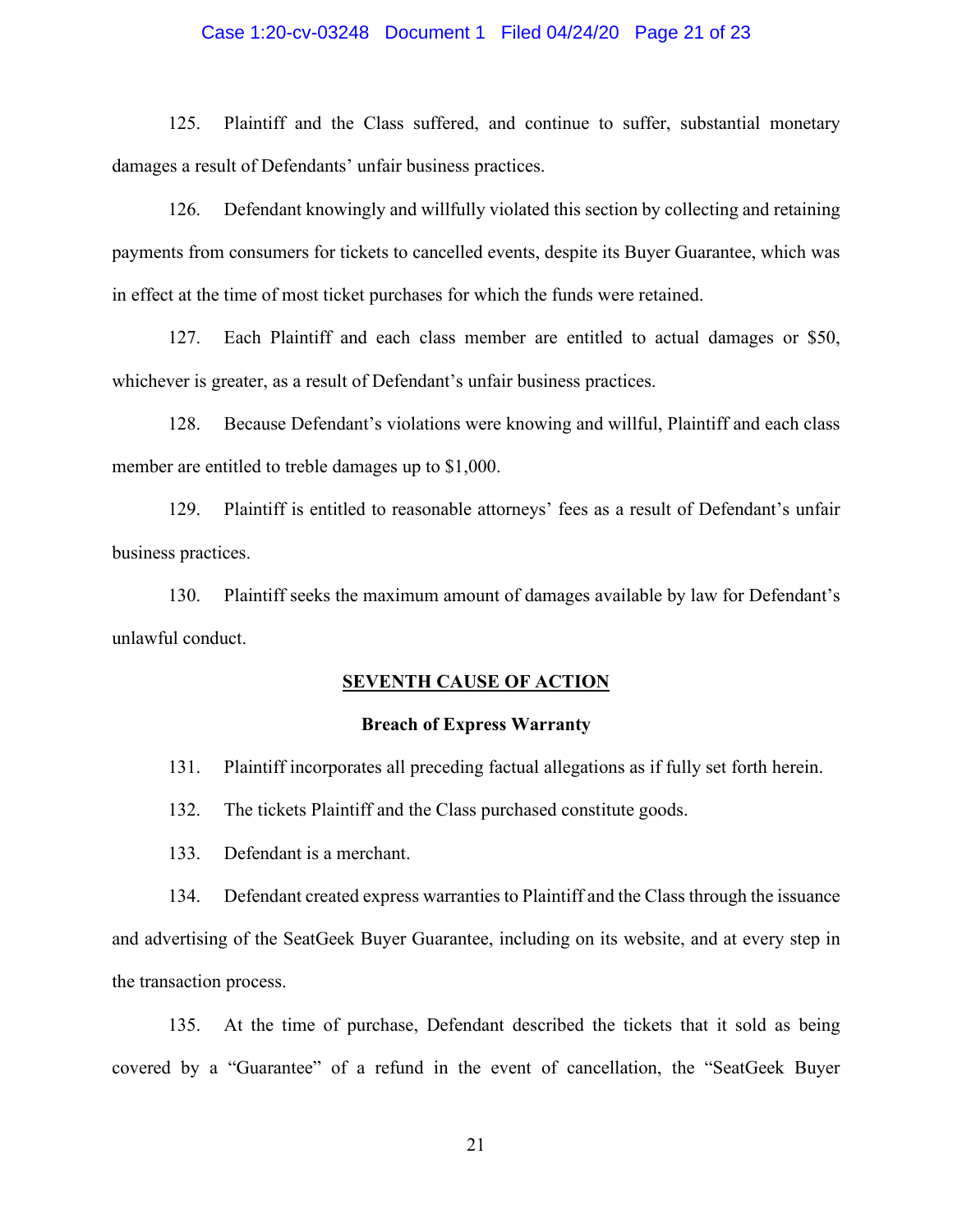#### Case 1:20-cv-03248 Document 1 Filed 04/24/20 Page 22 of 23

Guarantee," and that description was part of the basis of the bargain when Plaintiff and the Class purchased their tickets from Defendant.

136. The tickets were not covered by a guarantee of a refund when the events were cancelled.

137. Plaintiff and the Class acted with reasonable reliance as to the truth of Defendant's misrepresentations regarding the SeatGeek Buyer Guarantee, and were harmed as a result.

138. As a result of Defendants' conduct, Plaintiff and other Class Members suffered damages in an amount to be determined at trial.

## **REQUEST FOR RELIEF**

WHEREFORE, Plaintiffs, on behalf of themselves and the classes of similarly situated individuals, requests the Court to:

(a) Certify the case as a class action pursuant to Rule 23 of the Federal Rules of Civil Procedure, designate Plaintiffs as representative of the class(es) and designate counsel of record as class counsel;

(b) Order Defendants to provide actual damages and equitable monetary relief (including restitution) to Plaintiffs and class members and/or order Defendants to disgorge profits they realized as a result of their unlawful conduct;

(c) Order Defendants to pay punitive damages, as allowable by law, to Plaintiffs and class members;

(d) Order Defendants to pay statutory damages, as allowable by the statutes asserted herein, to Plaintiffs and class members;

(e) Declare Defendants conduct unlawful and enter an order enjoining Defendants from continuing to engage in the conduct alleged herein;

(f) For both pre and post-judgment interest at the maximum allowable rate on any amounts awarded;